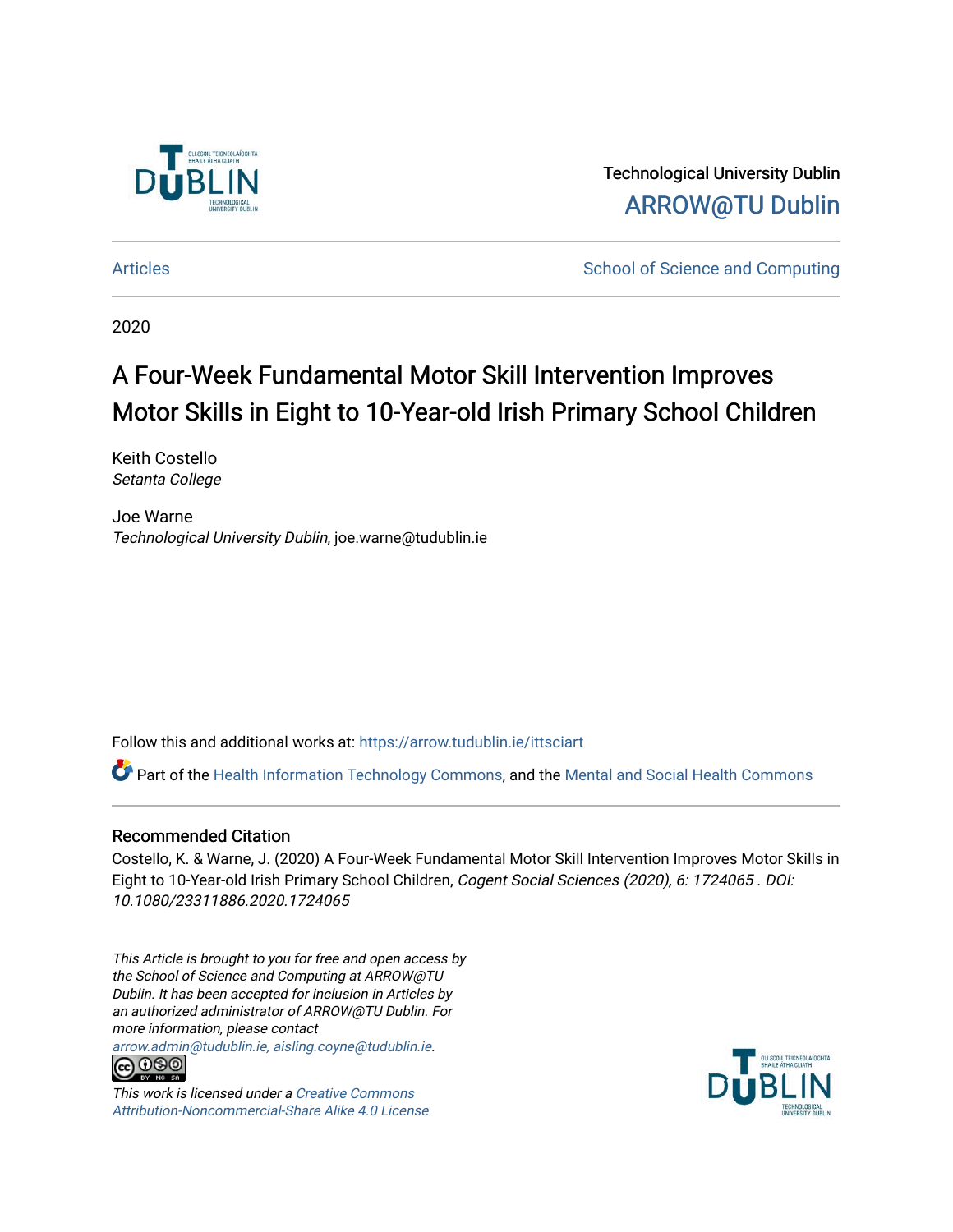

Received: 22 August 2019 Accepted: 27 January 2020

\*Corresponding author: Keith Costello, CBS Primary School, Clounalour, Tralee, Co. Kerry, Ireland E-mail: kcostello@cbsprimarytralee. com

Reviewing editor: Vassil Girginov, Life Sciences, Brunel University, UK

Additional information is available at the end of the article

# SPORT | RESEARCH ARTICLE

# A four-week fundamental motor skill intervention improves motor skills in eight to 10-year-old Irish primary school children

<span id="page-1-0"></span>Keith Costello<sup>1</sup>\* and Joe Warne<sup>1,[2](#page-14-0)</sup>

Abstract: Aim: To determine if a four-week fundamental motor skills intervention improves fundamental motor skills in Irish school children. Methods: 100 Primary School boys (n = 58) and girls (n = 42) participated in this study (Age  $9 \pm 1$  years, equally divided into a control and intervention group. Proficiency was assessed qualitatively using the Fundamental Motor Skills Quotient (FMSQ) pre and post intervention, and between gender. Results: There was no change in the control group over time (p = 0.54; Mean change = 0.06 [-0.14 to 0.26]; Cohen's  $d = 0.01$ [Trivial]). In the intervention group, both the male ( $p \le 0.001$ ; Mean diff = 0.893 [7.79 to 10.08]; Cohen's  $d = 2.24$  [V. Large]), and female group ( $p \le 0.001$ ; Mean diff = 11.85 [10.45 to 13.25]; Cohen's  $d = 3.54$  [V. Large]) significantly improved fundamental motor skills scores. A four-week intervention is effective at improving FMSQ.

Subjects: Sports and Leisure; Social Sciences; Education

Keywords: physical literacy; movement; skill development; youth; movement screening

## ABOUT THE AUTHORS

Keith Costello Keith has worked as a Primary School Teacher for 19 years. He also lectures in the area of Physical Education with Hibernia College. Keith has a particular interest in the area of Children's Fundamental Movement Skills and hopes to do further research in this area in the future. He is also certified strength and conditioning coach and holds a master's degree in performance coaching. He works with athletes from all different sports.

Joe Warne Joe is an elite athlete, coach and scientist. He specialises in data analytics, biomechanics and physiology. His focus is very much on high performance, where he has coached and currently coaches several international athletes. Academically, Joe has numerous publications in the area of running biomechanics and physiology. He is recognised as one of the world's leading experts in the transition of minimalist footwear with respect to performance and injury as a result of his PHD research.

## PUBLIC INTEREST STATEMENT

An ongoing health concern is the prevalence of overweight and obese children. While fast food and poor nutrition play a role in this, another important contributor is that children today are less active than they have been in the past. A potential reason for this lack of activity is because children lack fundamental motor skills. However, our research has shown that a fourweek fundamental motor skill intervention of just two 30-minute lessons a week can significantly improve 8- to 10-year-old male and female proficiency of the Fundamental Motor Skills. Teachers can use the methods in the study to teach these focused fundamental motor skills classes, using the different game discussed to reinforce the skills. The intervention is feasible within the confines of a limited school PE curriculum so that focused fundamental motor skills literacy becomes a key part of the child's education in the future.

☆ cogent social

sciences





© 2020 The Author(s). This open access article is distributed under a Creative Commons Attribution (CC-BY) 4.0 license.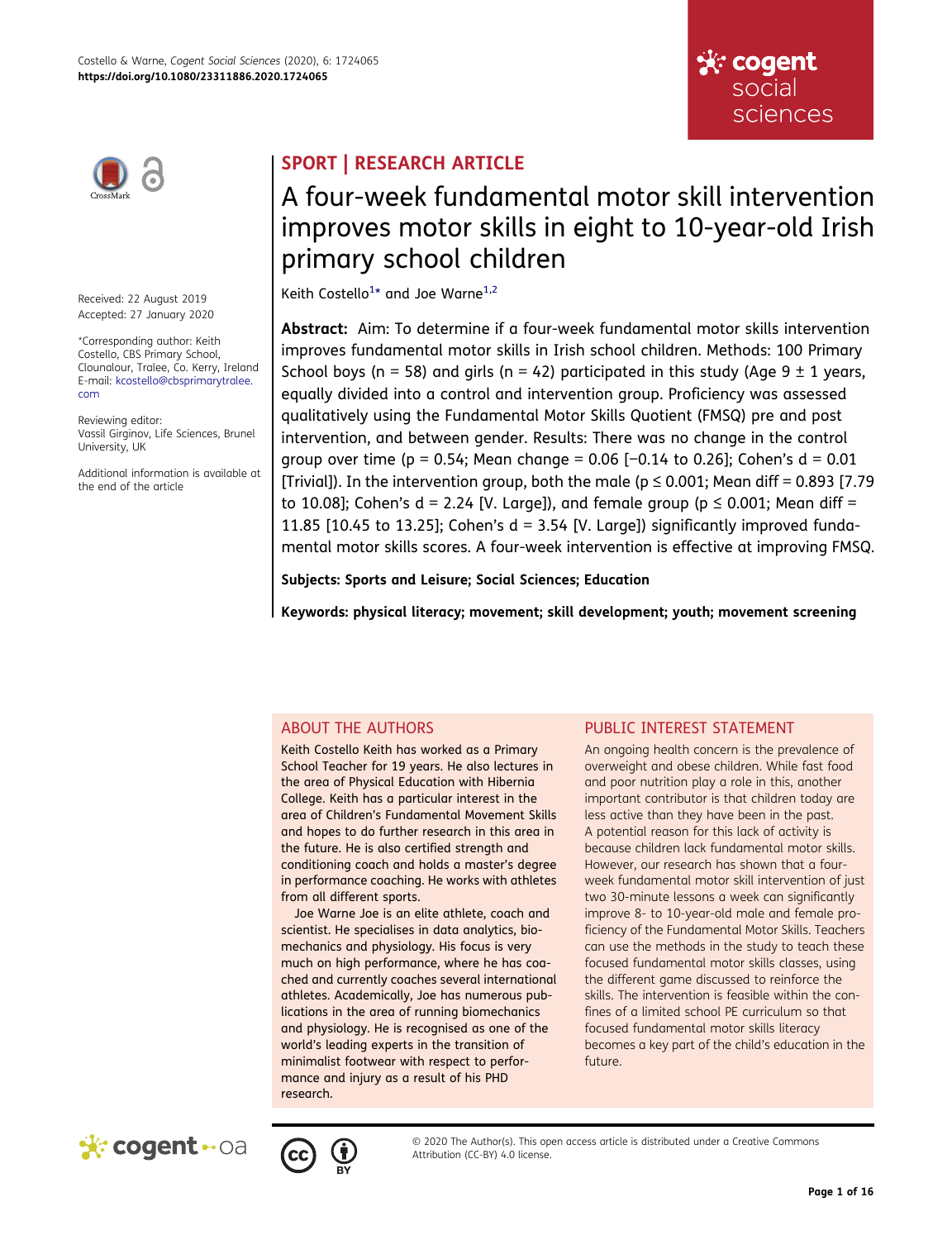#### 1. Introduction

Fundamental motor skills are important in the long-term development of children physically, socially and cognitively (Lloyd, Saunders, Bremer, & Tremblay, [2014](#page-15-0)). Barnett, Van Beurden, Morgan, Brooks, and Beard [\(2008](#page-14-1)) define The Fundamental Movement Skills as "basic learnt movement patterns that do not occur naturally and are suggested to be foundational for more complex physical and sporting activities". They are generally broken into three categories: Locomotor skills—such as walking, running, hopping, skipping, jumping, dodging, and side stepping, stability skills—such as Balancing and landing and Manipulative skills—such as catching, throwing, kicking, the underarm roll, and striking (Hands & McIntyre, [2015](#page-15-1)). These fundamental skills have been suggested to influence long-term adherence to physical activity (Barnett et al., [2008](#page-14-1); Lloyd et al., [2014](#page-15-0)) and may also be related to obesity (Okely, Booth & Chey, [2004;](#page-15-2) Lubans, Morgan, Cliff, Barnett, & Okely, [2010](#page-15-3)).

<span id="page-2-12"></span><span id="page-2-10"></span><span id="page-2-6"></span><span id="page-2-4"></span><span id="page-2-3"></span><span id="page-2-2"></span><span id="page-2-1"></span>Within Ireland, an ongoing health concern is the prevalence of overweight and obese children; Whelton et al. [\(2007\)](#page-15-4) found that almost one in four Irish boys (23%) between the ages of 4 and 16 and just over one in four Irish girls (28%) aged between 4 and 16 were either overweight or obese. While fast food and poor nutrition may play a role in obesity (Rosenheck, [2008](#page-15-5)), another important contributor is that children today are less active than they have been in the past (Fisher et al., [2005](#page-15-6)). Woods, Moyna, and Quinlan ([2010](#page-15-7)) found that just 19% of the primary and 12% of the postprimary school children in Ireland met the minimum physical activity recommendations of at least 60 minutes of moderate to vigorous physical activity daily. A potential reason for this lack of activity is because children lack fundamental motor skills (Lubans et al., [2010\)](#page-15-3). Bremer and Cairney ([2018](#page-14-2)) believe a number of factors such as sedentary lifestyles, inactivity, weight problems/obesity and problems in learning amongst some children are factors that explain their poor fundamental motor skills. Lubans et al. ([2010](#page-15-3)) maintain that the mastery of fundamental motor skills contributes not just to a child's physical development but also to their cognitive and social development as well as providing the foundation for an active lifestyle. Balyi and Hamilton ([2004](#page-14-3)) believe that if the fundamental motor skills are not mastered between the ages of eight and 11 for boys and nine to 12 for girls the ability of the young child to reach their full potential may be compromised. Therefore, if we can teach fundamental motor skills to young children we not only give them the confidence and skills to take part in physical activity and sport (Hume et al., [2008](#page-15-8)), but we may also help in combating obesity and the related risk of disease in later life (Okely et al., [2004\)](#page-15-2).

<span id="page-2-13"></span><span id="page-2-11"></span><span id="page-2-9"></span><span id="page-2-8"></span><span id="page-2-7"></span><span id="page-2-5"></span><span id="page-2-0"></span>The Department of Education and Skills recommend that 60 minutes a week is allocated to Physical Education in Irish Primary schools, usually consisting of two 30-minute sessions (Woods et al., [2010\)](#page-15-7). However, just 46 minutes was found to be the average time spent in Physical Education and in fact, only 35% of the children are getting the required 60 minutes a week as recommended (Woods et al., [2010\)](#page-15-7). Curriculum online.ie, ([1999](#page-15-9)) lists six different Physical Education strands on its website: Athletics, Dance, Gymnastics, Games, Outdoor, and Adventure Activities and Aquatics. While the curriculum lists the skills, the child should be "enabled to learn" for each of the strands, it does not mention expected motor skill development as the child progresses from Junior Infants to sixth class. Also, Woods et al. ([2010\)](#page-15-7) found that children are not being exposed enough to each of the six curriculum strands. They noted that Basketball was the most common activity undertaken by children (68%), followed by Gaelic football (64%), soccer (61%), rounders (55%), and swimming (50%). They also noted that most of these activities are from the games strand of the Primary School Physical Education Curriculum and that 89% of the children reported to not having participated in any outdoor and adventure activities, 70% didn't participate in gymnastics, 57% had no participation in dance, 50% didn't participate in aquatics and 42% had no exposure to athletics during their physical education class in the past year. Therefore, not only are Irish Primary School Children not getting enough exposure to Physical Education weekly, they are not being exposed enough to each of the different Curriculum strands. The importance of exposure to other stands such as gymnastics and dance in the Physical Education curriculum for promoting Fundamental Motor Skills has been well highlighted (Ross &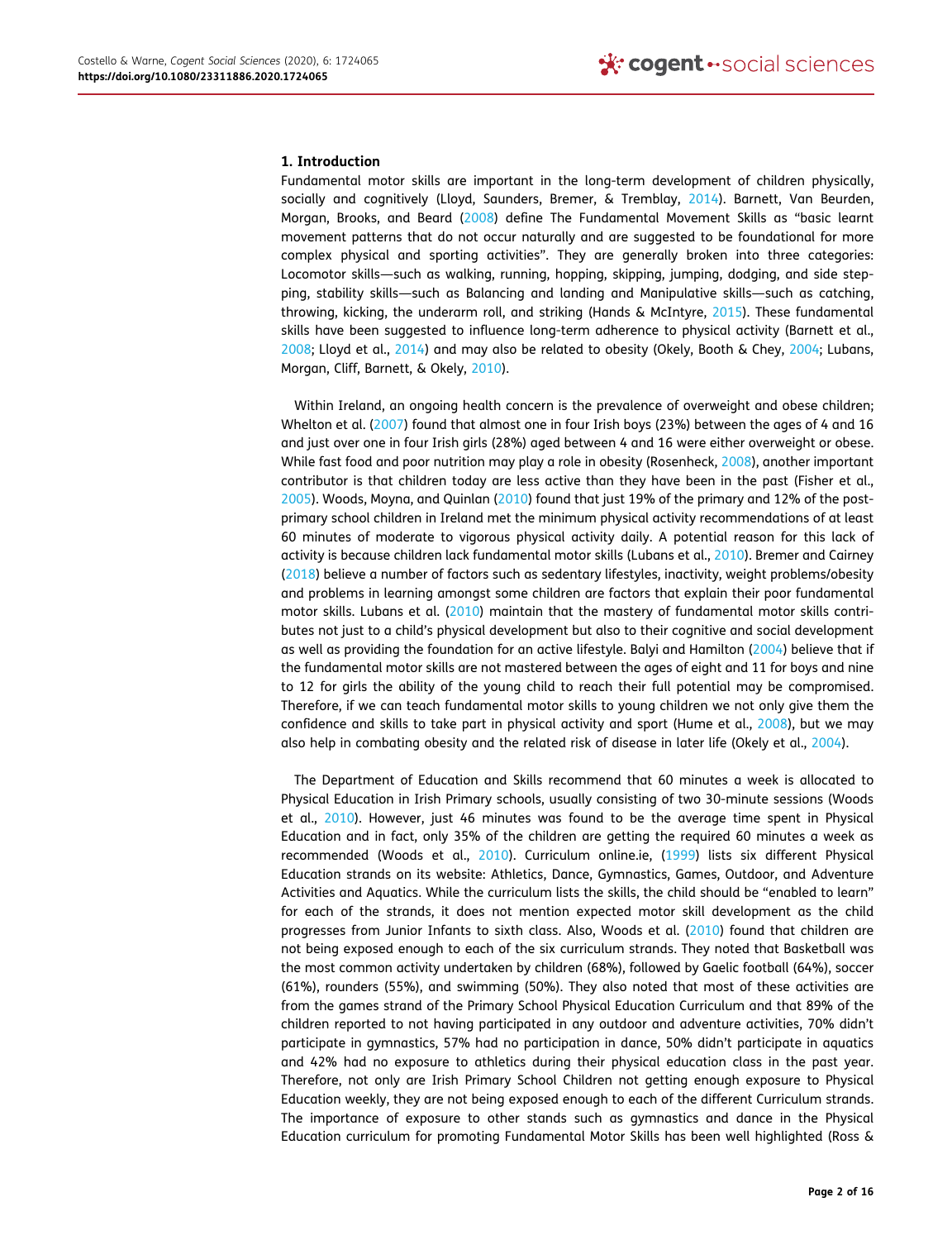<span id="page-3-5"></span>Butterfield, [1989;](#page-15-10) Rudd et al., [2017\)](#page-15-11). This lack of exposure to other strands may help explain the poor current fundamental motor skill standards.

<span id="page-3-1"></span><span id="page-3-0"></span>Several studies have examined the Fundamental Motor Skills of Children. For example, Booth et al. [\(1999](#page-14-4)) assessed the performance of six Fundamental Motor Skills amongst Australian children and adolescents (Years 4–10), the findings indicated the mastery or near mastery of these fundamental motor skills were low particularly amongst Year 4 children (8 and 9-years old). The authors found that only 24% of the boys and girls showed mastery in Running, 20% in the vertical jump and just 18% in the Overhand Throw (Booth et al., [1999](#page-14-4)). In addition, a U.S. study by Erwin and Castelli ([2008](#page-14-5)) assessed 180 childres aged 8- to 12-year-old children on their competency in a number of basketball (Locomotor/Manipulative skills), gymnastic (stability skills) and throwing skills (Manipulative skills). The results showed that just 47% of the children were making satisfactory progress toward motor competency. To date, very limited research has been conducted in Irish Primary School Children. One study that we are aware of is that of O'Brien, Belton, and Issartel ([2016\)](#page-15-12) where nine Fundamental Motor Skills were assessed amongst 12 to 13-year-old Irish children during Physical Education classes; Alarmingly only 11% of the children assessed displayed mastery of near mastery of these basic movement patterns (O'Brien et al., [2016](#page-15-12)). As far as we are aware no study has been done dealing specifically with the Fundamental Motor Skills of eight to 10-year-old Irish Primary School Children, and it is during these years that children are developmentally ready to learn fundamental motor skills that will give them the best chance of engaging in lifelong, health enhancing physical activity (Balyi, Way & Higgs, [2013\)](#page-14-6). A secondary concern is that females have been found to consistently underperform in fundamental motor skills, when compared to males (Booth et al., [1999](#page-14-4); Erwin & Castelli, [2008;](#page-14-5) O'Brien et al., [2016;](#page-15-12) Spessato, Gabbard, Valentini, & Rudisill, [2013\)](#page-15-13). Boys generally display superior scores for object control and locomotor skills (Spessato et al., [2013](#page-15-13)). Researchers have tried to explain the differences between boys and girls, especially in the area of throwing. Some researchers suggest that socio-cultural and environmental factors explain why boys are generally better than girls at object-control skills (as boys generally spend more time participating in different gross motor activities and ball games that utilise and develop these skills) (Pate, Pfeiffer, Trost, Ziegler, & Dowda, [2004\)](#page-15-14). This proposed explanation is supported by Hyde [\(2005](#page-15-15)), who reviewed the comprehensive meta-analyses evidence relating to sex differences and reported that males and females are alike on most psycho-logical variables at all ages (Hyde, [2005\)](#page-15-15)—implying that differences in motor abilities in children are influenced by the learning environment. On the other hand and given that sex differences occur at a very young age, other researchers maintain that sex differences, especially in throwing, cannot simply be attributed differential experiences, and that innate psychological capacities relating to spatial targeting may influence performance in girls and boys (Watson, [2001\)](#page-15-16). Consequently, low FMS proficiency levels and sex-differences in performance levels highlight the need for further investigation into FMS proficiency in young people (especially girls). This underperformance has implications for female health and physical activity in the future (Barnett et al., [2008](#page-14-1); Farmer, Belton, & O'Brien, [2017](#page-15-17)).

<span id="page-3-8"></span><span id="page-3-7"></span><span id="page-3-6"></span><span id="page-3-4"></span><span id="page-3-3"></span><span id="page-3-2"></span>Whilst there is a need for FMS development through all juvenile age groups we are at a potential crisis point for children of this age (8–10 years old), to be exposed to opportunities to develop Fundamental Motor Skills (Woods et al., [2010\)](#page-15-7) and hence the focus on this age group in the present study. Timetabled Physical Education (PE) lessons a week in week out of the school year in a suitable facility (hall/playground) are an ideal opportunity to improve these skills. A dedicated intervention may be useful in schools to develop Fundamental Motor skills within the current Irish PE infrastructure, where limited opportunity for physical activity exists. It is not intended that the development of Fundamental Motor Skills replaces the Physical Education (PE) lesson. Rather, it is intended that this skill development is integrated into the PE lesson in line with the overall school plan. In this way, the teacher focuses a lens on skill development within a lesson that is based on one of the strands of the PE curriculum. It is suggested that the teacher introduces a maximum of two teaching points per skill during each PE lesson. For example, van Beurden et al. [\(2003\)](#page-15-18) carried out a study to see if over a 1000 Australian Primary School Children could be taught fundamental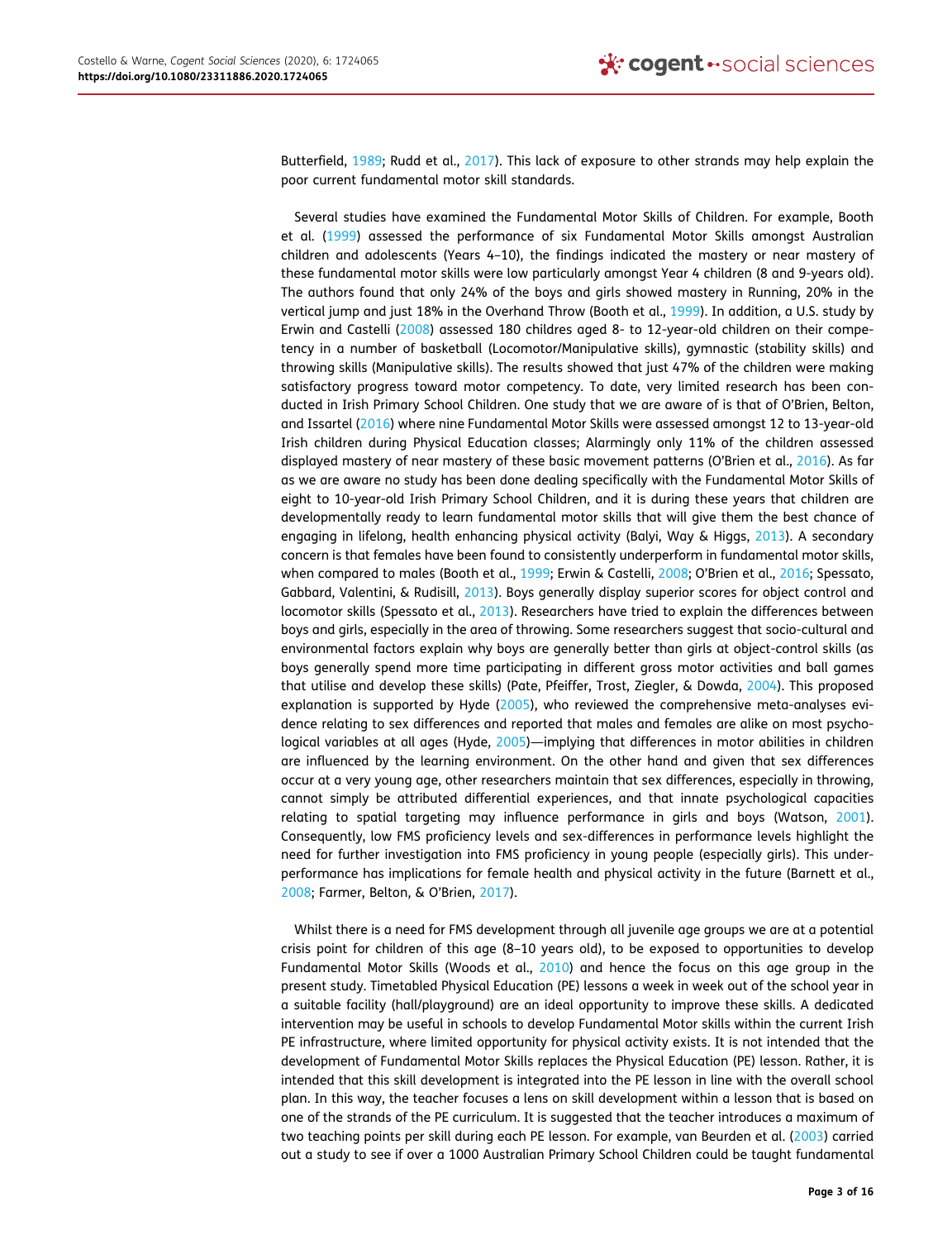<span id="page-4-2"></span><span id="page-4-1"></span>motor skills through Primary School PE lessons and concluded that yes, by modifying existing PE lessons, significant improvements in fundamental motor skills mastery can be gained. Likewise, a systematic review and meta-analysis by Morgan et al. [\(2013\)](#page-15-19) and Logan, Robinson, Wilson, and Lucas [\(2012\)](#page-15-20), which guided decisions made in our study, indicate that motor skill interventions are effective. Therefore, there is evidence that the short window of opportunity afforded during PE schedules can be used to effectively master fundamental motor skills, and this needs to be examined in an Irish population.

<span id="page-4-0"></span>Thus, the aim of the present study was to determine if a four-week-instructed fundamental motor skills intervention, applied in two 30-minute sessions, is effective in improving fundamental motor skills in Irish school male and female children between eight and 10 years of age, when compared to a control group. A four-week intervention was used as schools often focus on a topic each month (four weeks) and therefore we felt this was an useable approach for primary schools". According to the Australian Fundamental Motor Skills Manual, [\(1996\)](#page-15-21), it takes between 240 and 600 minutes of instruction time to become proficient in one FMS and providing 1 hr a week will ensure sufficient learning experience. We wanted to challenge this time-frame and see if just two well-planned and structured 30-minute lessons a week over four-weeks could improve a child's proficiency in the FMS. We hypothesize that the intervention group will significantly improve fundamental motor skills scores as a result of the intervention, when compared to the control group. Second, we hypothesize that females will demonstrate lower fundamental motor skill scores when compared to males throughout testing.

### 1.1. Materials and methods

### 1.1.1. Participants

A total of 100 third- and fourth-class Primary School boys ( $n = 58$ , Age 8.6  $\pm$  0.7) and girls ( $n = 42$ , Age  $8.8 \pm 0.7$ ) participated in the study. All children lived in an urban or suburban setting. To be included in the study, the children had to be healthy; any child suffering from neurological or musculoskeletal condition was excluded ( $n = 4$ ). Parents and Guardians were provided with information regarding the testing and written informed consent was obtained from all prior to any testing taking place. The primary investigator held both a Bachelor of Education Degree (BEd) as well as a Master's in Performance Science Degree (MSc) and had many years' experience of working with children and testing athletes. The intervention was delivered by the primary investigator at all times. The primary investigator was vetted by An Garda Síochana. Procedures and ethics were approved by the college and Primary School involved in the study.

### 1.1.2. Experimental design

Following an explanation of the testing procedures, the 100 children were divided per class grouping into a control group ( $n = 49$ ) which consisted of one third class ( $n = 25$ ), one fourth class (n = 24) and an intervention group (n = 51), which consisted of the other third class (n = 26) and the other fourth class ( $n = 25$ ). Each child was assessed using the Fundamental Motor Skills Quotient (FMSQ) criteria which have been shown to be a valid measure of motor competence in young children (Hands & McIntyre, [2015\)](#page-15-1). Unlike more popular methods of FMS assessment such as the TGMD-2 which assesses 12 skills in total, the FMSQ tests just four. Therefore, testing of larger groups is a far quicker process. It's simple scoring system means children's scores can be tallied in real-time observation, making it a practical resource.

To examine the inter-rater reliability of the scoring method, both authors independently assessed 10 children on a separate occasion using the same methods as described below and without knowledge of the other author's scores. These separate scores were then compared for analysis.

The children were demonstrated the skills once before completing them individually. Following testing the control group partook in their normal Physical Education classes which consisted of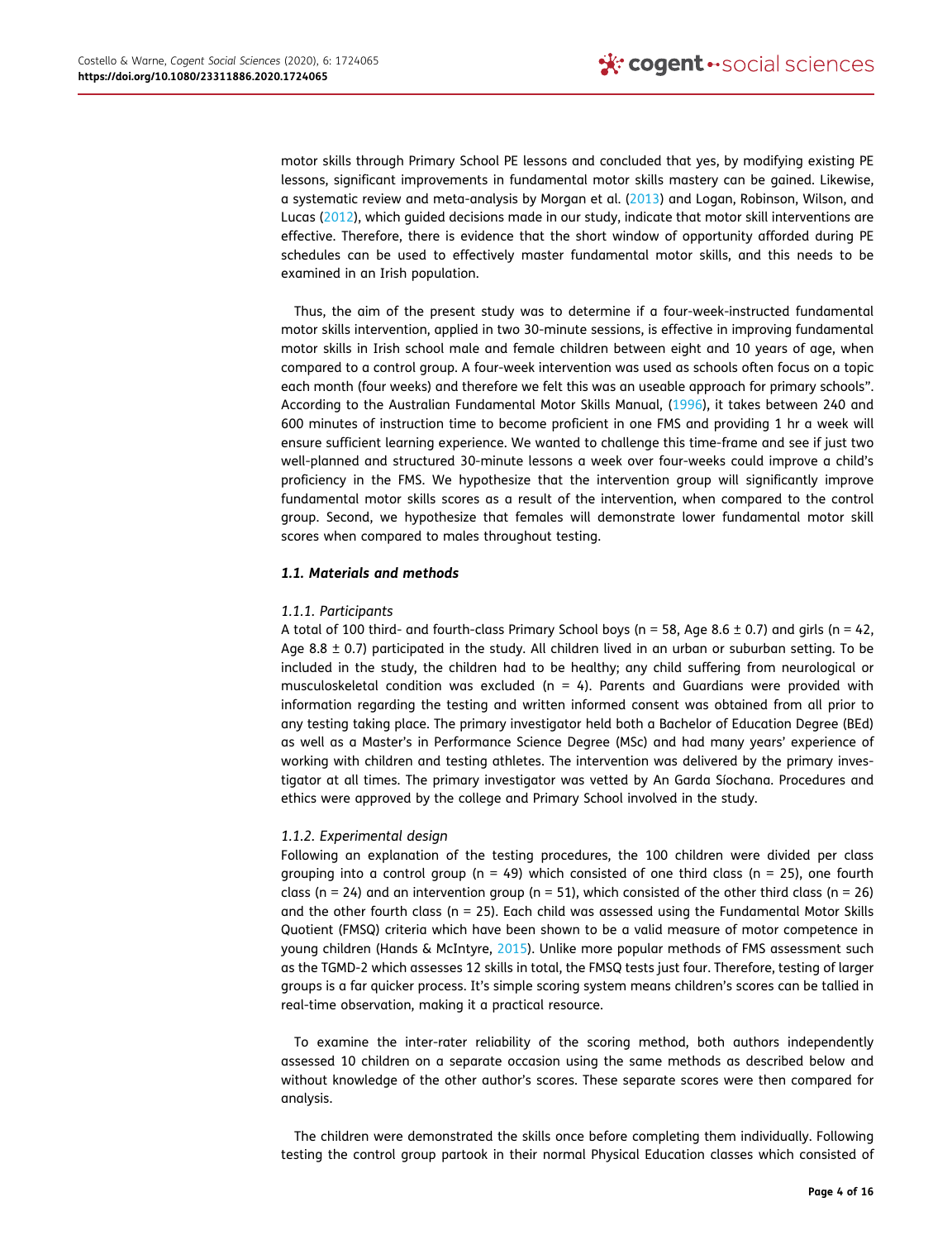ball-handling skills and station teaching from the "Games" strand of the curriculum, two 30 minute classes a week for four weeks while the Intervention group partook in a four-week movement literacy Intervention. Both groups were then re-tested for FMSQ. Re-testing took place in the same testing order, in the same setting, and at the same time of day. All testing took place in controlled conditions in an indoor sports hall and at the same time of day. The testing area was set up identically for both the pre- and post-tests. Participants wore the same footwear and their school tracksuit on both testing days.

## 1.1.3. Instruments and procedures

1.1.3.1. Fundamental motor skills quotient (FMSQ) testing. The indoor sports hall used for testing measured 26 metres by 16 metres and was floored using a standard indoor vinyl finish. Due to the simple scoring system used by the FMSQ, all scoring was undertaken by the primary investigator as the children performed each skill. The procedure for each of the tests was as follows and the scoring criteria are also presented in Table [1](#page-5-0) (Hands & McIntyre, [2015\)](#page-15-1).

(1) Single leg Hop: Two Parallel lines using red duct tape were aligned five metres apart. The child was instructed to stand on the first red line and to hop using only their right leg to the second red line a distance of five metres. Upon reaching the second red line, the child was asked to turn around and to single leg hop back a further five metres to the first line again only using their right leg. The same procedure was repeated by the child using their left leg. The tester observed the child's upper body while hopping from the first line to the second line each time and the child's lower body while hopping back from the second line to the first line each time.

<span id="page-5-0"></span>

| Table 1. Skills criteria for each fundamental motor skill                                    |                                                                                                       |
|----------------------------------------------------------------------------------------------|-------------------------------------------------------------------------------------------------------|
| Hop (right and left leg). 11 criteria                                                        | Overarm throw. 7 criteria                                                                             |
| The support leg bends on landing and straightens<br>(1)<br>again when pushing off (R and L). | The child stands side on in the direction of the<br>(1)<br>throw.                                     |
| The child takes off and lands on the forefoot (R<br>(2)<br>and L).                           | (2) The throwing arm moves in an arc that is down-<br>ward and backward.                              |
| (3) The swing leg moves rhythmically with the sup-<br>port leg (R and L).                    | (3) The child steps forward with the opposite foot to<br>the throwing arm.                            |
| The child can hop on both legs.<br>(4)                                                       | (4) Hips rotate first, followed by the shoulders.                                                     |
| The head and trunk are stable and the child's<br>(5)<br>eyes are looking ahead (R and L)     | (5) The elbow is bent as the throwing arm moves<br>behind the head.                                   |
| (6) The arms are bent and they move to assist leg<br>action (R and L).                       | (6) The forearm and hand lag behind the upper<br>body.                                                |
|                                                                                              | The throwing arm follows through across the<br>(7)<br>body.                                           |
| Broad jump. 7 criteria                                                                       | Sprint run. 6 criteria                                                                                |
| The ankles, knees, and hip bend.<br>(1)                                                      | (1) Feet land along a narrow path.                                                                    |
| The child is looking forward.<br>(2)                                                         | Foot close to the buttocks and high knee lift.<br>(2)                                                 |
| The arms swing behind the body.<br>(3)                                                       | The head and trunk are stable.<br>(3)                                                                 |
| The legs straighten.<br>(4)                                                                  | The child is looking ahead.<br>(4)                                                                    |
| Both of the child's feet leave the ground at the<br>(5)<br>same time.                        | The elbows are bent (approx. 90 degrees).<br>(5)<br>(6) Arm drive (forward and backwards vigorously). |
| (6) The arms swing forward and upward.                                                       |                                                                                                       |
| Both feet touch the ground at the same time on<br>(7)<br>landing.                            |                                                                                                       |

R, right; L, Left (Hands & McIntyre, [2015](#page-15-1)).

Note: A point is given for each criteria that are deemed present.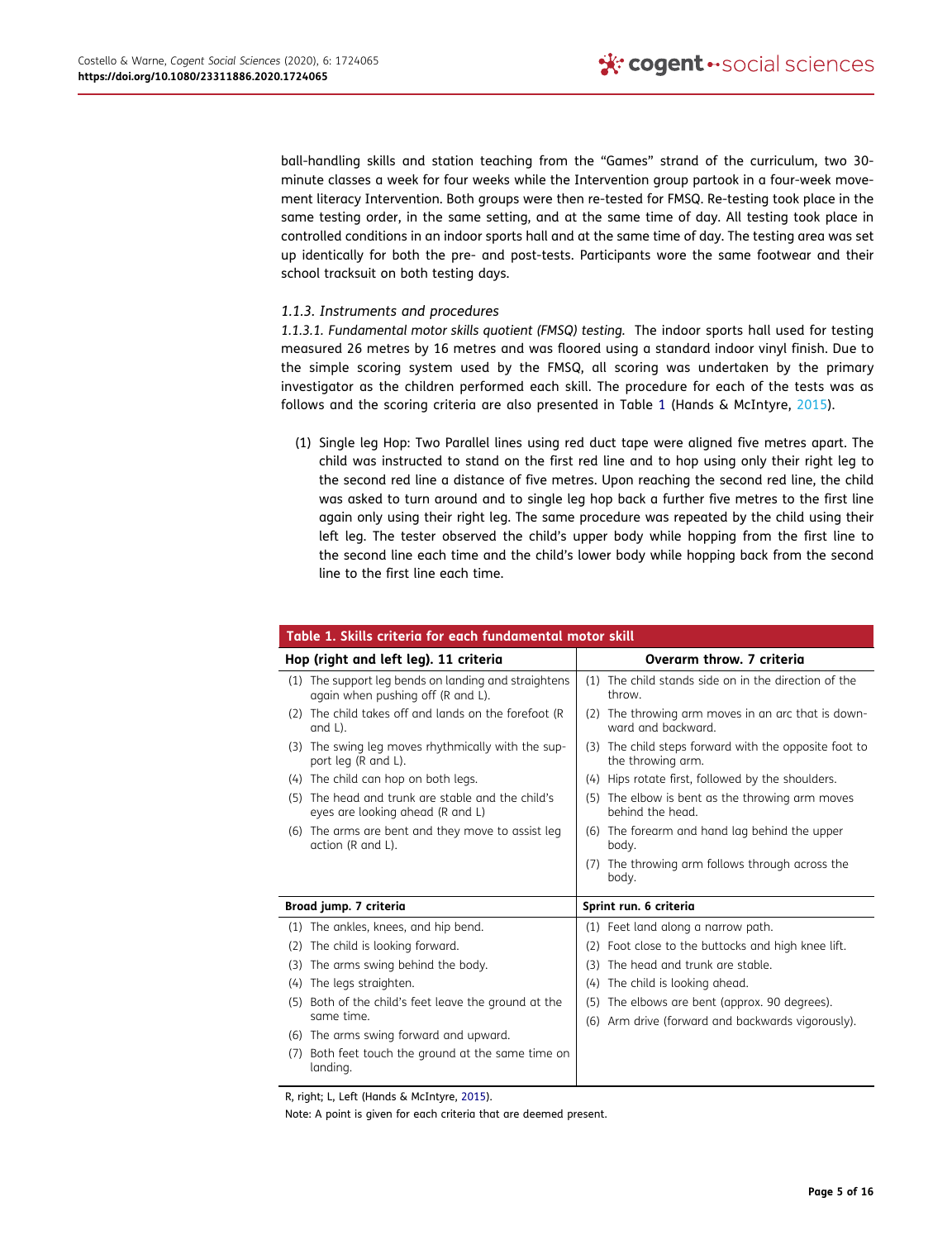- (2) Standing Broad Jump: The child was instructed to stand on the first red line with their feet parallel, shoulder width apart, and facing the second red line. They were then instructed, when ready, to jump as far forward as they could. Upon landing the child was asked to return once more to the first red line and in their own time complete a second standing broad jump. The tester observed the child's upper body movements during the first jump and their lower body movements during the second jump.
- (3) Overarm Throw: The child was instructed to stand on the first red line and to face the second red line. The child was handed a tennis ball. He/she was instructed when ready to throw the ball using an overarm throw as far as they could. The child was handed a second ball and repeated the same procedure. The tester observed the child's upper body movements during the first throw and their lower body movements during the second throw.
- (4) Sprint Run: A third red line was aligned parallel using red duct tape 20 metres from the first line. The child was instructed to stand on the first red line and face the third red line. When ready they were instructed to run as fast as they could over 20 metres. On reaching the third red line they were instructed to turn around and to run back another 20 metres to the first red line as fast as they could. The tester observed the child's upper body movements while sprinting from the first red line to the third and the child's lower body movements while sprinting back again from the third red line to the first.

Each child was marked on their proficiency in completing each movement using a simple scoring system based on the FMSQ criteria. As recommended by Hands and McIntyre [\(2015\)](#page-15-1) each criterion demonstrated successfully by the child received a score of one and for each criterion not successfully displayed by the child, he/she received a score of zero. The observation record for the "run" comprised of six criteria, the "overarm throw" seven criteria, the standing "broad jump" eight criteria, and the single leg "hop" 11 criteria. The skills criteria for each of the fundamental motor skills assessed can be found in Table [1.](#page-5-0) The maximum score a child can receive is 32 when the sum of all four skills is totalled (Hands & McIntyre, [2015](#page-15-1)). Prior to testing, 100 sheets were photocopied (one for each child) with each of the criteria on it and each child's score was marked as they were observed completing each of the fundamental motor skills.

After pre-tests, the intervention group ( $n = 51$ ) began a four-week fundamental motor skills intervention. The intervention group was split into two smaller groups, Group one ( $n = 27$ ) and Group two ( $n = 24$ ), based on class allocations. Sixty minutes a week is currently the recommended time donated to PE in the Irish Primary School Curriculum (Woods et al., [2010\)](#page-15-7). Therefore, for the next four weeks both Group one and two were taken for two 30-minute fundamental motor skills lessons each a week. Each lesson focused on a specific fundamental motor skill and began with a 5-minute dynamic warm-up (Figure [1](#page-7-0)). A 5-minute revision of skills learned from previous lessons followed this. This was followed by 10 minutes of teaching the specific Fundamental Motor Skill being taught that week, namely the criteria mentioned in Table [1.](#page-5-0) Primary Physical Education lists a number of Games from the "Move Well, Move Often" Physical Literacy Program. Each lesson finished with 10 minutes of these Games. These games are designed to improve children's fundamental motor skills. The four-week intervention is detailed in Table [2](#page-9-0).

### 2. Data management

Each pupils' Age, Gender, and individual score for their single leg hop, standing broad jump, overarm throw, and Sprint Run was entered in Microsoft Excel. A total overall score was calculated for each pupil. Both groups' mean and standard deviation were calculated for each individual Fundamental Movement skill as well as each group's total score.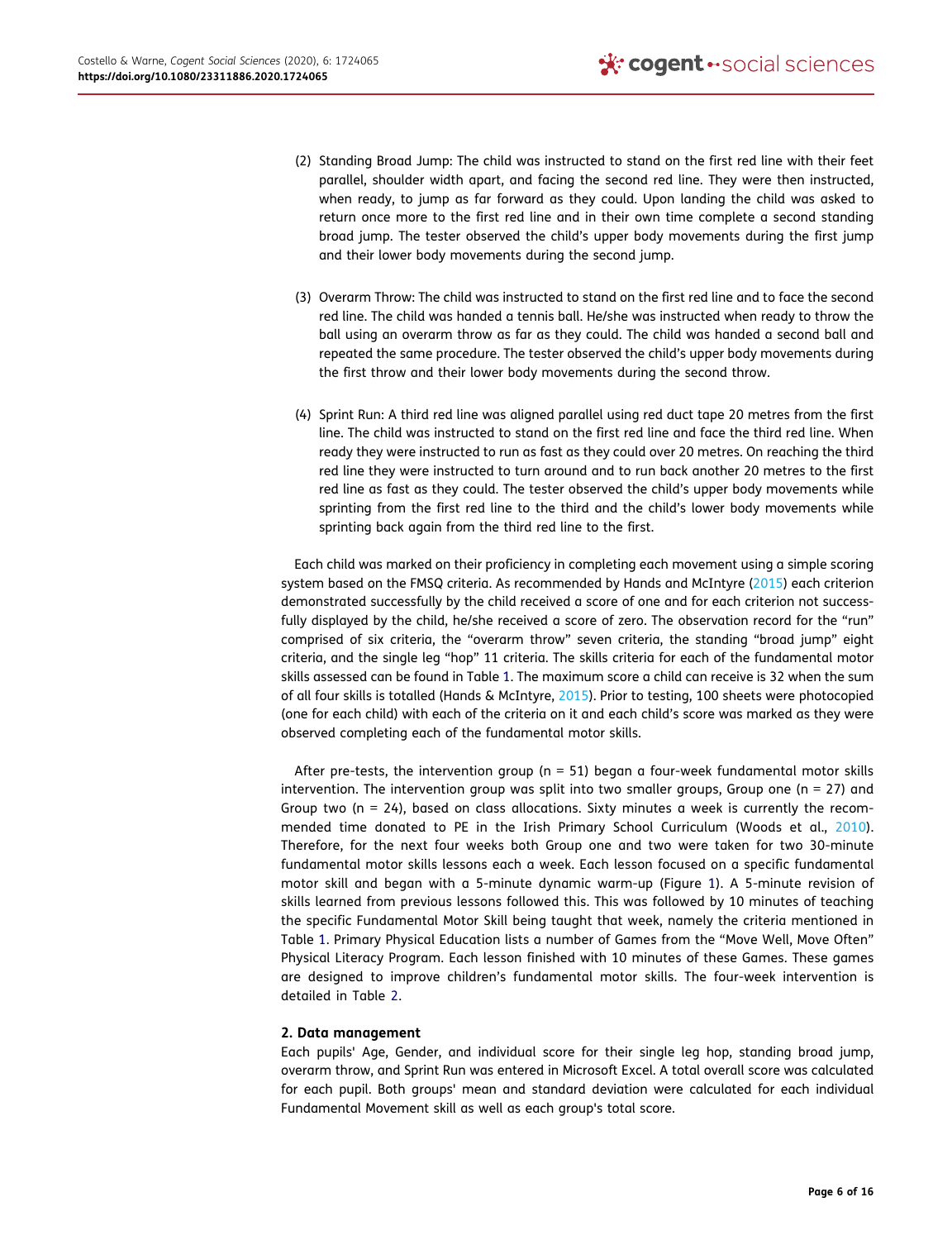<span id="page-7-0"></span>

## 3. Data analysis

<span id="page-7-1"></span>A three-way mixed ANOVA (between, between, within-subject factors) was conducted to examine differences in time (pre vs. post-test), group (intervention vs. control), and gender (male vs. female). Three way-interactions were examined using two-way mixed ANOVAs and simple main effects (Statistical Package for the Social Sciences data analysis software V22.0, SPSS Inc., Chicago, Illinois, USA). Statistical significance was accepted at  $\alpha \le 0.05$ . The smallest standardised change that is considered meaningful was assumed to be an effect size of 0.20 for Cohen's d. (Cohen, [1988](#page-14-7)). The effect was also expressed as 95% confidence limits (mean change [lower to upper confidence interval]). Where tests failed Mauchly's test of Sphericity, a Huynh-Feldt correction was applied for main effects.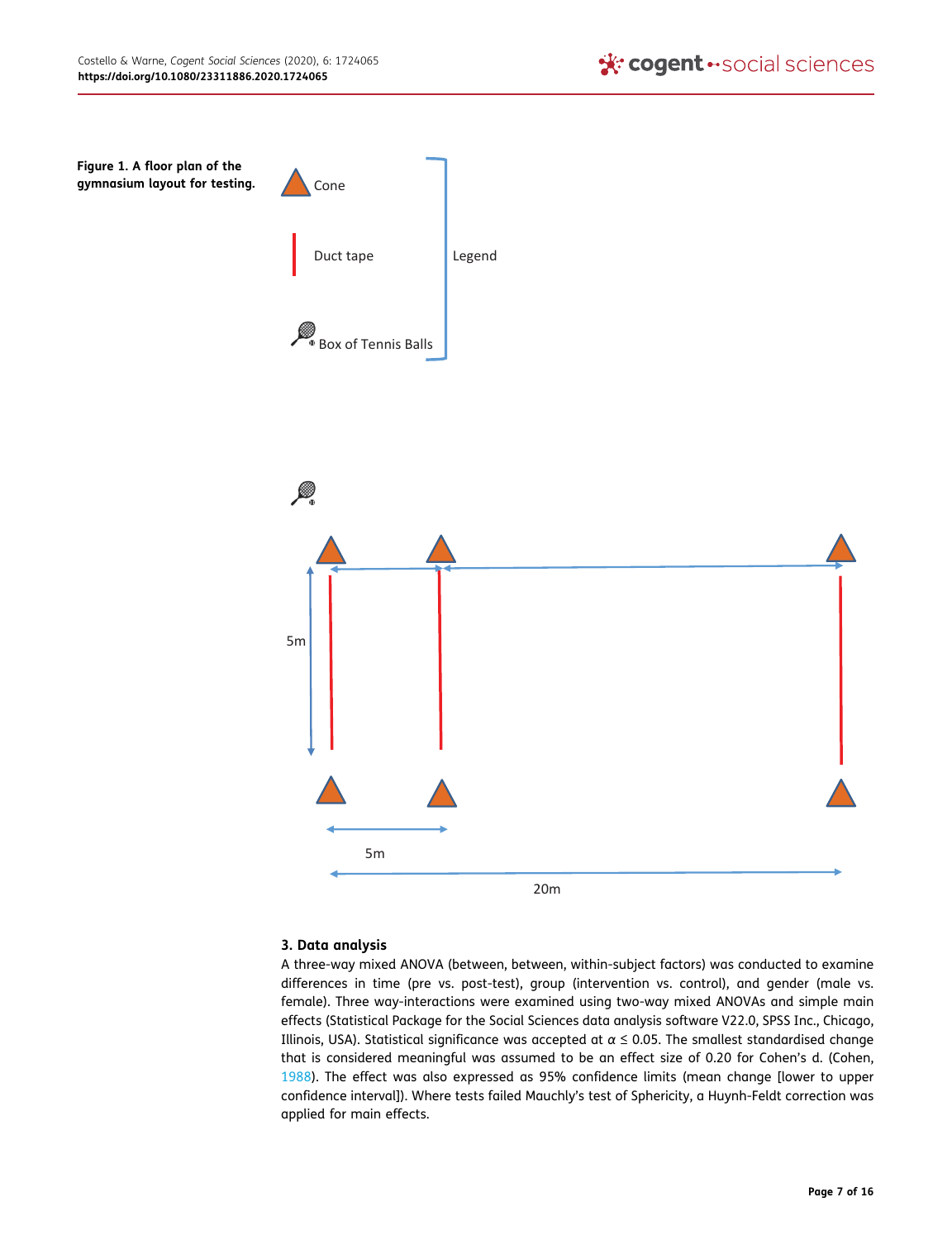<span id="page-8-0"></span>Figure 2. A line graph identifying changes in fundamental motor skills (FMS) scores in males and females in the two groups (control—–CON, intervention—INT) over the fourweek intervention period (pre, post). Error bars are SD.

Note: \*Sig. difference (p ≤ 0.05) between groups (INT group only);  $\Delta$  = sig. change ( $p \le 0.05$ ) between time points for specific group.



Inter-tester reliability was assessed utilising the two-way mixed interclass correlation coefficient (+95% confidence interval [CI]) and typical error (TE), as well as a paired t-test to examine systematic error between raters.

#### 4. Results

There was no participant dropout during the research. Analysis identified no significant differences between the intervention and control group at pre-test for fundamental motor skills scores ( $p = 0.50$ ). Descriptive statistics for the total fundamental motor skills tests can be observed in Table [3,](#page-11-0) and individual test scores are presented in Table [4.](#page-12-0)

There was a significant, but small three-way interaction (time\*group\*gender) ( $p = 0.003$ ) for fundamental motor skills scores. Therefore, we first examined overall effects of the intervention comparing the intervention and control group, and then proceeded to examine any differences in gender specific to each group.

There was a statistically significant interaction between the groups (Intervention & Control) and time (Pre and Post) on fundamental motor skills scores ( $p \le 0.001$ ). Results of the interaction can be observed in Figure [2](#page-8-0). Mean (±SD) data for total scores for each group are presented in Table [3](#page-11-0).

We examined this interaction using simple main effects. When examining differences between groups, there was no significant difference in fundamental motor skills scores at the pre-test (p = 0.50; Mean diff = 0.64 [-1.23 to 2.51]; Cohen's  $d = 0.14$  [Trivial]); however, a significantly higher fundamental motor skills score was identified at the post-test in the intervention group when compared to the control ( $p \le 0.001$ ; Mean diff = 10.65 [9.06 to 12.25]; Cohen's d = 2.68 [V. Large]).

When examining changes over time, the intervention group significantly improved fundamental motor skills scores ( $p \le 0.001$ ; Mean change = 10.08 [9.13 to 11.02]; Cohen's d = 2.63 [V. Large]). However, the control group did not change fundamental motor skills scores (p = 0.54; Mean change = 0.06 [−0.14 to 0.26]; Cohen's  $d = 0.01$  [Trivial]).

When examining the effect of gender throughout the study, we examined both the control and intervention group separately. For the control group, we observed no interaction effect between time and gender ( $p = 0.49$ ), as well as no main effects for time ( $p = 0.49$ ), or gender ( $p = 0.13$ ). However, in the intervention group, a significant interaction between time and gender was observed ( $p = 0.002$ ). Simple main effects identified a significantly higher fundamental motor skills score in males compared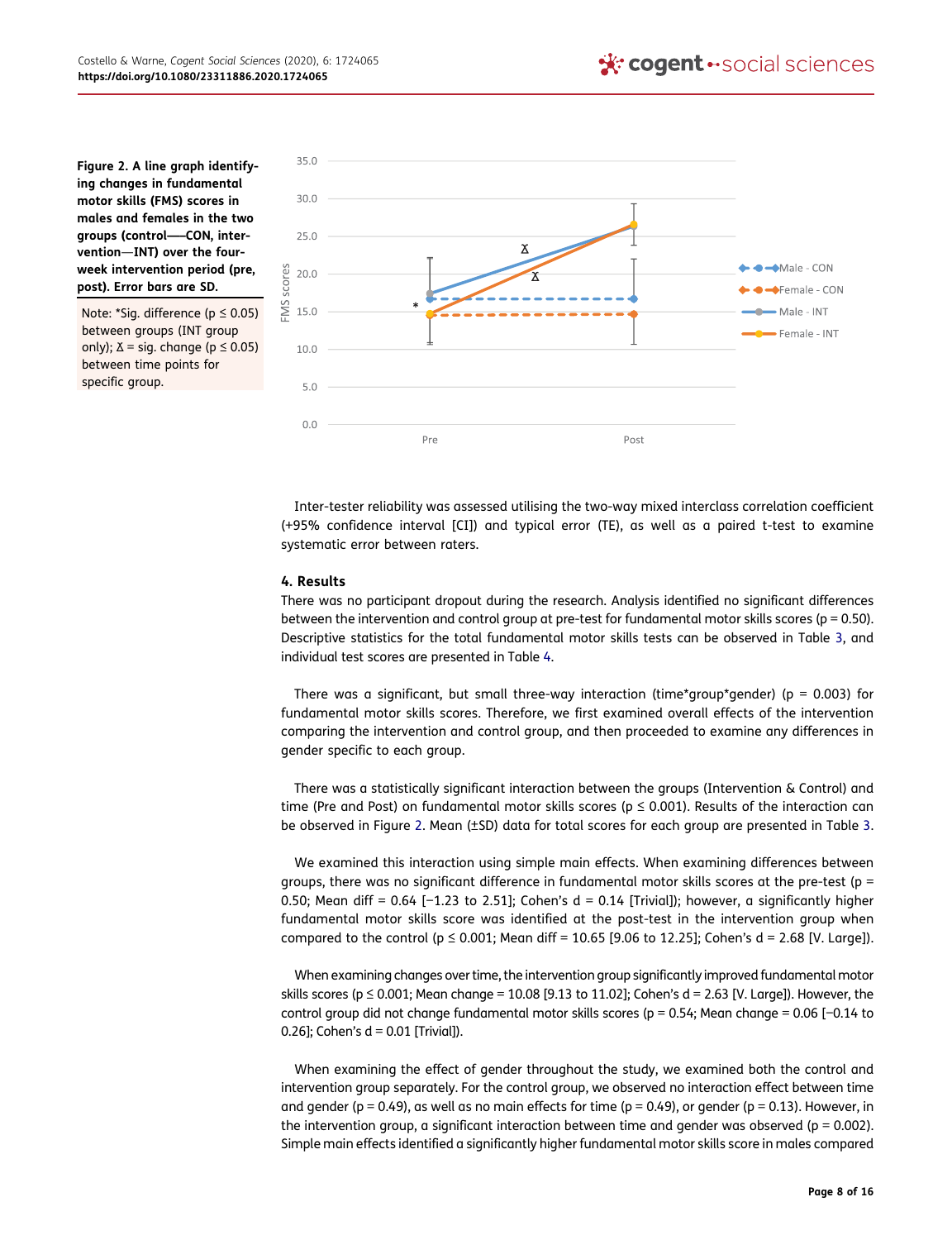<span id="page-9-0"></span>

| Table 2. Details of the four-week fundamental motor skills intervention                                                                                                                                                                                                                                                                                                                                                                                                                                                                                                                                                                                                                                                                                                                                                                                                                                                                                                     |                                                                                                                                                                                                                                                                                                                                                                                                                                                                                                                                                                                                                                                                                                                                                                                                                                                                                                                                                                                                  |                                                                                                                                                                                                                                                                                                                                                                                                                                                                                                                                                                                                                                                                                                                                                                                                                                                                                                                                                                                |                                                                                                                                                                                                                                                                                                                                                                                                                                                                                                                                                                                                                                                                                                                                                                                                                                                                                         |
|-----------------------------------------------------------------------------------------------------------------------------------------------------------------------------------------------------------------------------------------------------------------------------------------------------------------------------------------------------------------------------------------------------------------------------------------------------------------------------------------------------------------------------------------------------------------------------------------------------------------------------------------------------------------------------------------------------------------------------------------------------------------------------------------------------------------------------------------------------------------------------------------------------------------------------------------------------------------------------|--------------------------------------------------------------------------------------------------------------------------------------------------------------------------------------------------------------------------------------------------------------------------------------------------------------------------------------------------------------------------------------------------------------------------------------------------------------------------------------------------------------------------------------------------------------------------------------------------------------------------------------------------------------------------------------------------------------------------------------------------------------------------------------------------------------------------------------------------------------------------------------------------------------------------------------------------------------------------------------------------|--------------------------------------------------------------------------------------------------------------------------------------------------------------------------------------------------------------------------------------------------------------------------------------------------------------------------------------------------------------------------------------------------------------------------------------------------------------------------------------------------------------------------------------------------------------------------------------------------------------------------------------------------------------------------------------------------------------------------------------------------------------------------------------------------------------------------------------------------------------------------------------------------------------------------------------------------------------------------------|-----------------------------------------------------------------------------------------------------------------------------------------------------------------------------------------------------------------------------------------------------------------------------------------------------------------------------------------------------------------------------------------------------------------------------------------------------------------------------------------------------------------------------------------------------------------------------------------------------------------------------------------------------------------------------------------------------------------------------------------------------------------------------------------------------------------------------------------------------------------------------------------|
| Week 1                                                                                                                                                                                                                                                                                                                                                                                                                                                                                                                                                                                                                                                                                                                                                                                                                                                                                                                                                                      | Week 2                                                                                                                                                                                                                                                                                                                                                                                                                                                                                                                                                                                                                                                                                                                                                                                                                                                                                                                                                                                           | Week 3                                                                                                                                                                                                                                                                                                                                                                                                                                                                                                                                                                                                                                                                                                                                                                                                                                                                                                                                                                         | Week 4                                                                                                                                                                                                                                                                                                                                                                                                                                                                                                                                                                                                                                                                                                                                                                                                                                                                                  |
| Dynamic warm-up (5 minutes)                                                                                                                                                                                                                                                                                                                                                                                                                                                                                                                                                                                                                                                                                                                                                                                                                                                                                                                                                 | Dynamic Warm-up (5 minutes)                                                                                                                                                                                                                                                                                                                                                                                                                                                                                                                                                                                                                                                                                                                                                                                                                                                                                                                                                                      | Dynamic Warm-up (5 minutes)                                                                                                                                                                                                                                                                                                                                                                                                                                                                                                                                                                                                                                                                                                                                                                                                                                                                                                                                                    | Dynamic Warm-up (5 minutes)                                                                                                                                                                                                                                                                                                                                                                                                                                                                                                                                                                                                                                                                                                                                                                                                                                                             |
|                                                                                                                                                                                                                                                                                                                                                                                                                                                                                                                                                                                                                                                                                                                                                                                                                                                                                                                                                                             | Revision of Learned Skills (5 minutes)                                                                                                                                                                                                                                                                                                                                                                                                                                                                                                                                                                                                                                                                                                                                                                                                                                                                                                                                                           | Revision of Learned Skills (5 minutes)                                                                                                                                                                                                                                                                                                                                                                                                                                                                                                                                                                                                                                                                                                                                                                                                                                                                                                                                         | Revision of Learned Skills (5 minutes)                                                                                                                                                                                                                                                                                                                                                                                                                                                                                                                                                                                                                                                                                                                                                                                                                                                  |
| Skills on how to perform a Single Leg Hop (10  <br>single leg hop on their right foot the length of<br>point every two lengths of the hall. Teaching<br>same foot. Ensuring to push from the ball of<br>the foot on take-off. (2) Moving the support<br>action. (5) Eyes focused forward, keeping the<br>time. The teacher observed the children and<br>repeated for the left leg. The children were<br>single leg hopping on each leg in their own<br>The children proceeded when instructed to<br>leg rhythmically with the jumping leg. (3)<br>Slightly bending the support leg on landing<br>teaching points were given when required.<br>the arms at the elbow and swinging them<br>and straightening on take-off. (4) Bending<br>the hall, focusing on a different teaching<br>points: (1) Taking off and landing on the<br>back and forth together assisting the leg<br>then allowed 2 minutes to practice their<br>head and trunk stable. Each step was<br>minutes) | The children were lined up side by side at one<br>width apart. (2) Squat deeply onto the heels<br>forward, bringing the arms forwards and up.<br>simultaneously. The toes are last part of the<br>body to leave the ground. (4) As the feet hit<br>were allowed 2 minutes to practice some in<br>the children. Teaching points were<br>their own time. During this time the teacher<br>together one step at a time. Steps: (1) Eyes<br>focused forward. Feet parallel and shoulder<br>end of the hall and faced the opposite end.<br>bending the knees, hips and ankles. Having<br>the ground together, absorb the impact by<br>step by step with the teacher, the children<br>Skills on how to perform a Standing Broad<br>while bringing the arms back. (3) Explode<br>several Standing Broad Jumps<br>The standing Broad Jump was taught as<br>several steps that everybody completed<br>Hips, knees, and ankles extend<br>given when required.<br>Jump (10 minutes)<br>completed<br>observed | facing the opposite end. The skill was taught<br>forward, releasing the tennis ball and follows<br>step by step as follows: (1) Stand side on. (2)<br>the front foot). (6) Hips rotate first, followed<br>Skills on how to perform an Overarm Throw<br>lined up side by side at one end of the hall,<br>Each child was given a tennis ball and then<br>and backwards. (5) Step towards the target<br>with the opposite foot to the throwing arm<br>then allowed 2 minutes to practice in their<br>by the shoulders. (7) Throwing arm moves<br>body, moving in an arc that is downwards<br>Hold the tennis ball in the dominant hand.<br>transferring weight from the back foot to<br>towards a target. (3) Eyes focused on the<br>through in the direction of the target and<br>down across the body. The children were<br>throwing arm is brought back behind the<br>Nondominant hand and shoulder point<br>target throughout the throw. (4) The<br>(10 minutes)<br>own time. | The children were lined up side by side at one<br>parallel with the ground). (4) The foot is close<br>children then proceeded, when instructed, to<br>Head stable, eyes looking straight ahead. (2)<br>a different teaching point every two lengths<br>opposition to the legs while remaining close<br>of the hall and faced the opposite end. The<br>of the hall: The teaching points included (1)<br>bend. (3) High knee lift (The thigh is almost<br>to the buttocks on kickback. (5) Run on the<br>to the body. Maintain the 90-degree elbow<br>allowed 2 minutes to practice in their own<br>Skills on how to perform a Sprint Run (10<br>Elbows bent at 90 degrees. (3) The arms<br>sprint the length of the hall, focusing on<br>balls of the feet. The children were then<br>drive forwards and backward vigorously<br>(drive comes from the shoulders) in<br>minutes)<br>time. |
|                                                                                                                                                                                                                                                                                                                                                                                                                                                                                                                                                                                                                                                                                                                                                                                                                                                                                                                                                                             |                                                                                                                                                                                                                                                                                                                                                                                                                                                                                                                                                                                                                                                                                                                                                                                                                                                                                                                                                                                                  |                                                                                                                                                                                                                                                                                                                                                                                                                                                                                                                                                                                                                                                                                                                                                                                                                                                                                                                                                                                |                                                                                                                                                                                                                                                                                                                                                                                                                                                                                                                                                                                                                                                                                                                                                                                                                                                                                         |

(Continued) (Continued)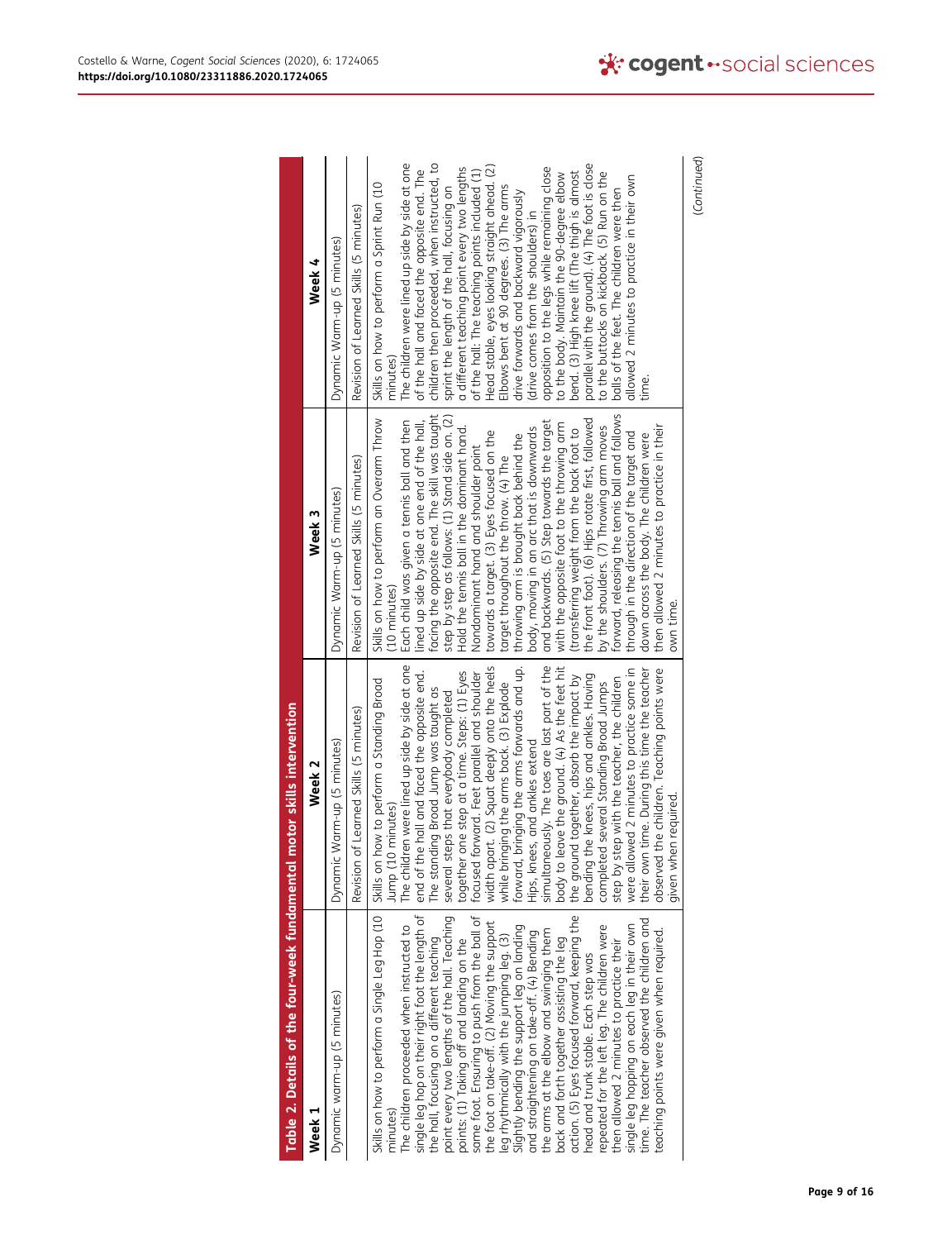| Table 2. (Continued)                                                                                                                                                                                                                                                                                                                                                                                                                                                                                                                                                                                                                                                           |                                                                                                                                                                                                                                                                                                                                                                                                                                                                                                                                                                                                                                                                                                                                                                                                                                                                                                                                                                              |                                                                                                                                                                                                                                                                                                                                                                                                                                                                                                                                                                                                                                                                                                                                             |                                                                                                                                                                                                                                                                                                                                                                                                                                                                                                                                                                                                                                                                                                                                  |
|--------------------------------------------------------------------------------------------------------------------------------------------------------------------------------------------------------------------------------------------------------------------------------------------------------------------------------------------------------------------------------------------------------------------------------------------------------------------------------------------------------------------------------------------------------------------------------------------------------------------------------------------------------------------------------|------------------------------------------------------------------------------------------------------------------------------------------------------------------------------------------------------------------------------------------------------------------------------------------------------------------------------------------------------------------------------------------------------------------------------------------------------------------------------------------------------------------------------------------------------------------------------------------------------------------------------------------------------------------------------------------------------------------------------------------------------------------------------------------------------------------------------------------------------------------------------------------------------------------------------------------------------------------------------|---------------------------------------------------------------------------------------------------------------------------------------------------------------------------------------------------------------------------------------------------------------------------------------------------------------------------------------------------------------------------------------------------------------------------------------------------------------------------------------------------------------------------------------------------------------------------------------------------------------------------------------------------------------------------------------------------------------------------------------------|----------------------------------------------------------------------------------------------------------------------------------------------------------------------------------------------------------------------------------------------------------------------------------------------------------------------------------------------------------------------------------------------------------------------------------------------------------------------------------------------------------------------------------------------------------------------------------------------------------------------------------------------------------------------------------------------------------------------------------|
| Η<br>Week                                                                                                                                                                                                                                                                                                                                                                                                                                                                                                                                                                                                                                                                      | Week <sub>2</sub>                                                                                                                                                                                                                                                                                                                                                                                                                                                                                                                                                                                                                                                                                                                                                                                                                                                                                                                                                            | Week 3                                                                                                                                                                                                                                                                                                                                                                                                                                                                                                                                                                                                                                                                                                                                      | Week 4                                                                                                                                                                                                                                                                                                                                                                                                                                                                                                                                                                                                                                                                                                                           |
| Each child finds a space in the hall. The game<br>someone who  has the same eye colour as<br>around the hall, find a partner with the same<br>eye colour and make a shape (e.g. rolling into<br>and then begin single leg hopping around the<br>"find someone who has the same hair colour<br>Game 1: "Find someone who?" (5 minutes)<br>activity using a different instruction such as<br>children freeze and the teacher repeats the<br>a star). They hold the shape for 5 seconds<br>a ball or spreading their arms to look like<br>hall again. On the teacher's whistle the<br>you". The children must single leg hop<br>begins with the teacher saying: "Find<br>as you". | space from other children. When the<br>hall. When the music stops the children must<br>, skipping, hopping and once again on<br>Each child is given a spot marker which they<br>hearing the teacher's whistle the child must<br>locomotor skill to move around the hall, e.g.<br>enough space from other children. When th<br>music plays, the children walk around the<br>ump onto the closest sport marker using<br>jump onto the closest spot marker using<br>place on the ground ensuring they have<br>a standing broad jump. When the music<br>plays again, the children use a different<br>: "Jumping Spots" (5 minutes)<br>a standing broad jump<br>Game <sup>1</sup><br>running,                                                                                                                                                                                                                                                                                     | The indoor hall is split in half using cones. The<br>throwing the sponge balls, using an overarm<br>throw, out of their half into the other teams'<br>half. The children continue throwing for a set<br>Each child is given a small, soft, sponge ball.<br>team is the team that has the least number<br>period, throwing back any sponge balls that<br>On the teacher's whistle both groups begin<br>children are split into two equal teams and<br>each team is assigned one half of the hall.<br>land in their half of the hall. The winning<br>of sponge balls in their half at the end<br>Game 1: "Litterbug" (5 minutes)                                                                                                              | at the other end of the hall. On the teacher's<br>team lines up behind a hula hoop at one end<br>only then is the next team member allowed<br>whistle the first child from each team sprint<br>cones, tennis racquets, balls etc. are placed<br>The children are split into four teams. Each<br>equipment in their hula hoop at the end is<br>to go. The team with the most amount of<br>equipment is placed in the hula hoop and<br>of the hall. A large number of bean bags,<br>a piece of equipment and returns to their<br>the winning team. Each game lasts a set<br>team as quickly as possible. The piece of<br>runs to the other end of the hall, grabs<br>Game 1: "Go Grab it" (5 minutes)<br>period of time.           |
| possible. Any child without a burrow must do<br>game. A hula hoop is removed and the game<br>is played again. The game finishes when<br>Game 2: "Rabbit in the Burrow" (5 minutes)<br>the hall floor. On hearing "Run Rabbits!" the<br>children single leg hop around the hall. On<br>teacher places 20 hula hoop randomly on<br>hearing 'Burrow!" they single leg hop into<br>there are 10 hula hoops left. Children are<br>10 Jumping Jacks and then re-joins the<br>Each child finds a space in the hall. The<br>encouraged to alternate legs to avoid<br>any Burrow (Hula Hoop) as quickly as<br>fatique                                                                   | person to go and join the end of the line. The<br>together inside each of the alleys. The class is<br>they must run back to the start, tag the next<br>assigned an alley. The child must jump from<br>a creature they must return to the start and<br>(3 metres wide) the length of the hall. Bean<br>the alley successfully, sits down. The<br>Using cones, the teacher sets up two alleys<br>When the child gets to the end of the alley<br>each other. Each child that makes it to the<br>wait their turn before attempting, it again.<br>two groups finish by having a race against<br>standing broad jumps without stepping on<br>any of the creatures. If a child steps on<br>obstacles (creatures) are scattered close<br>first group to have all their team sitting<br>split into two groups and each group is<br>bags, spot markers, bollards and other<br>Game 2: "Creature Alley" (5 minutes)<br>the start of the alley to the end using<br>down, wins.<br>end of | pair is given a bean bag and some chalk. The<br>children line up in their pairs, one behind the<br>The children are split into groups of two. Each<br>the first child from each pair throws the bean<br>writes his/her initials beside it, before picking<br>other, along one side of the hall, behind the<br>trying to increase the distance of their throw.<br>each child has had five attempts, each time<br>teacher's whistle, using an overarm throw,<br>throwing line. The activity is repeated until<br>where it lands and using a piece of chalk<br>bag as far as possible. The child walks to<br>Game 2: "How far can you throw?" (5<br>throwing line (a line of cones). On the<br>up the beanbag and returning to the<br>minutes) | a hula hoop to carry. On the teacher's whistle<br>the rest of the children run freely around the<br>"lifesaver" must place the hula hoop over the<br>played for a set period of time. For each new<br>nominated as the "taggers". A third pupil is<br>freeze on the spot. In order to be freed the<br>game, a different "lifesaver" and "taggers"<br>until it touches the ground. The freed child<br>now becomes the "lifesaver". The game is<br>child's head and move it down their body<br>nominated as the "lifesaver" and is given<br>hall. When a child is "tagged" they must<br>Each child finds a space in the hall. Two<br>Game 2: "Lifesaver Tag" (5 minutes)<br>children are given a bib to wear and<br>are nominated. |

Notes: Each week plan was conducted twice per week over 30-minute period. Each lesson concluded with two quick games where children were encouraged to remember the teaching points learned in<br>the previous section while ploy Notes: Each week plan was conducted twice per week over 30-minute period. Each lesson concluded with two quick games where children were encouraged to remember the teaching points learned in the previous section while playing the games.

ï

Page 10 of 16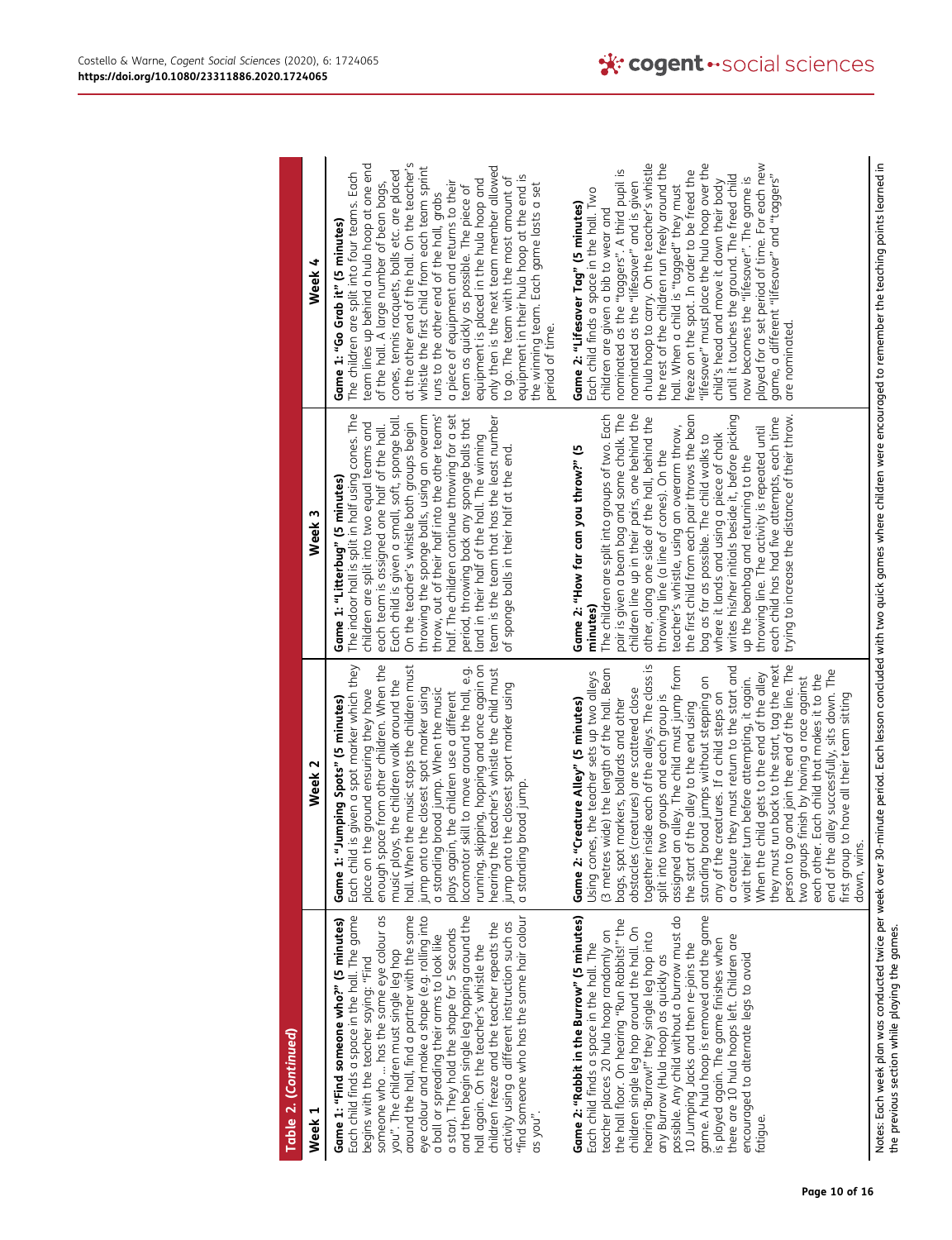<span id="page-11-0"></span>Table 3. Mean (± SD) for total fundamental motor skills (FMS) scores comparing the two groups (control, intervention) over the four-week intervention period (pre, post)

|                     | $\sim$ (control, intervention) over the four-week intervention period (pre, post) |                    |                     |
|---------------------|-----------------------------------------------------------------------------------|--------------------|---------------------|
| Group               | N                                                                                 | Pre (FMS score)    | Post (FMS Score)    |
| Control-Male        | 27                                                                                | $16.71 (\pm 5.34)$ | 16.71 ( $\pm$ 5.31) |
| Control—Female      | 22                                                                                | $14.55 (\pm 3.9)$  | 14.68 ( $\pm$ 4.0)  |
| Intervention-Male   | 31                                                                                | $17.42 (\pm 4.79)$ | $26.35 (\pm 2.98)$  |
| Intervention-Female | 20                                                                                | $14.75 (\pm 3.84)$ | 26.6 ( $\pm$ 2.78)  |

to females at the pre-test (p =  $0.04$ ; Mean diff =  $2.67$  [0.11 to  $5.23$ ]; Cohen's d =  $0.61$  [Medium]), but no difference between genders at post-test (p = 0.77; Mean diff = −0.25 [−1.92 to 1.43]; Cohen's d = 0.09 [Trivial]). Both the male ( $p \le 0.001$ ; Mean diff = 0.893 [7.79 to 10.08]; Cohen's d = 2.24 [V. Large]), and female group ( $p \le 0.001$ ; Mean diff = 11.85 [10.45 to 13.25]; Cohen's d = 3.54 [V. Large]) significantly improved fundamental motor skills scores as a result of the intervention.

When examining the inter-tester reliability of the scoring method, we observed excellent agreement (two-way mixed ICC = 0.86; 95% CI [0.53 to 0.96]; TE = 1.7 points; P [difference] = 0.798) for the total points scored.

#### 5. Discussion

The primary outcome of the present study is that children who completed the four-week Fundamental Motor Skills Intervention increased their proficiency in the fundamental motor skills significantly when compared to a control group, and therefore we accept the research hypothesis. Specifically, we noted a mean increase of 10.08 on overall FMS score when we examine the effectiveness of the intervention. We believe the study is novel as this area of research specifically is very underutilised. The fact the children's PE lessons for the week were modified as opposed to adding additional physical activity sessions/lessons or completely changing the Physical Education Curriculum shows not only the effectiveness of the intervention but also the possibility that such an intervention could be introduced to other Primary Schools quite easily.

The results of our study were similar to the systematic review and meta-analyses by Morgan et al. ([2013](#page-15-19)) and Logan et al. ([2012\)](#page-15-20) where results indicated that motor skill interventions are effective. Teachers can use the methods in the present study to teach these focused fundamental motor skills classes, using the different games to reinforce the different skills. Anecdotally we observed that this adds an element of fun to the lessons and helps to keep the children engaged. However, this is certainly not supported by evidence from testing. The authors believe the intervention was successful because not only were lessons well planned and fun, instructions were easy to follow and kept to a minimum. Having taught the majority of the children, the children were familiar with the primary researcher which created an environment where the children were at ease, more inclined to listen and comfortable in asking questions if needed.

<span id="page-11-1"></span>Interestingly, whilst we did observe significantly higher fundamental motor skills scores in males vs. females at the pre-test for the intervention group, in line with Booth et al. [\(1999\)](#page-14-4); Spessato et al. ([2013\)](#page-15-13); Erwin and Castelli [\(2008\)](#page-14-5) which all contained boys and girls of similar age to our present study, we observed no difference in fundamental motor skills scores between genders following the intervention. This observation rejects our research hypothesis. The intervention appears to have narrowed the gap between FMS competency in males vs females, but the reasons for this are not entirely clear. Anecdotally, the primary researcher observed groups of girls practicing the taught fundamental motor skills at lunch times while the boys tended to partake in small sided soccer and basketball games. Regardless of the reason, given the abundance of literature identifying girls as the "at-risk" population for fundamental motor skills and lifelong physical activity (Evans, [2008;](#page-14-8) Goodway, Famelia, & Bakhtiar, [2014;](#page-15-22) Slater & Tiggemann, [2010\)](#page-15-23), this finding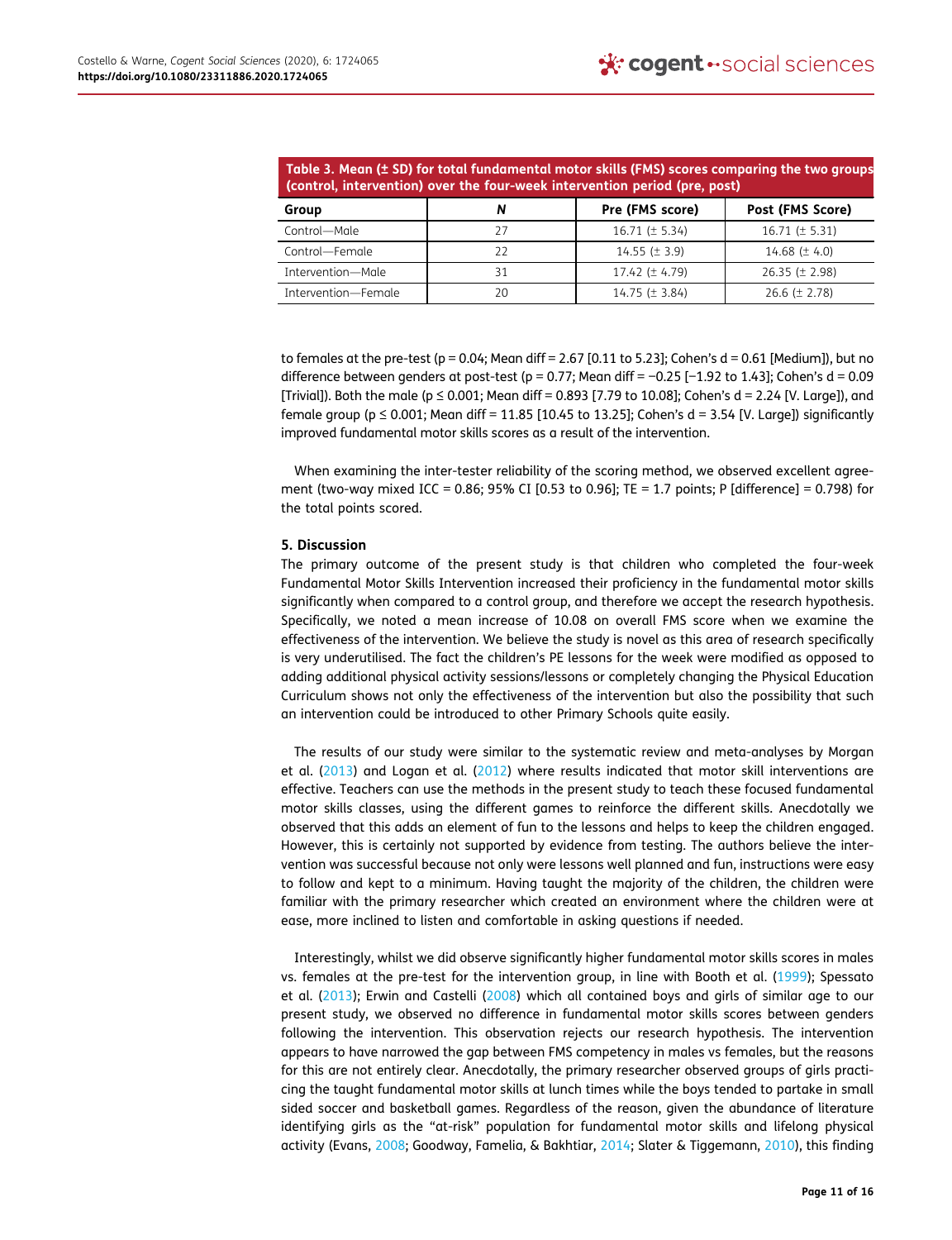<span id="page-12-0"></span>

|         | Table 4. Individual FMS tests descriptives |                                                     |                  |      |                     |                                                                                     |             |                       |                   |
|---------|--------------------------------------------|-----------------------------------------------------|------------------|------|---------------------|-------------------------------------------------------------------------------------|-------------|-----------------------|-------------------|
| Test    | <b>Control - Male</b>                      |                                                     | Control - Female |      | Intervention - Male |                                                                                     |             | Intervention - Female |                   |
| Time    | Pre                                        | Post                                                | p <sub>re</sub>  | Post | Pre                 | Post                                                                                | $rac{e}{2}$ |                       | Post              |
| do<br>H |                                            | 6.37 ( $\pm$ 2.50) 6.37 ( $\pm$ 2.51) 5.27 ( $\pm$  | 2.31)            |      |                     | 5.32 ( $\pm$ 2.36)   6.61 ( $\pm$ 1.98)   9.13 ( $\pm$ 1.45)   5.70 ( $\pm$ 2.08)   |             |                       | $9.35 (\pm 1.09)$ |
| Jump    |                                            | 3.89 ( $\pm$ 1.99) 3.93 ( $\pm$ 1.90) 3.50 ( $\pm$  | 2.11)            |      |                     | 3.55 ( $\pm$ 1.92) 4.39 ( $\pm$ 2.29) 6.58 ( $\pm$ 1.18) 4.00 ( $\pm$ 1.95)         |             |                       | $6.60 (\pm 1.05)$ |
| Throw   |                                            | 3.52 ( $\pm$ 2.15) 3.48 ( $\pm$ 2.08) 2.91 ( $\pm$  | 1.54)            |      |                     | $2.91 (\pm 1.51)$ 3.52 ( $\pm 1.59$ ) 5.45 ( $\pm 0.68$ ) 2.80 ( $\pm 1.01$ )       |             |                       | 5.45 $(± 0.83)$   |
| Run     |                                            | 2.93 $(\pm 1.41)$   2.93 $(\pm 1.41)$   2.86 $(\pm$ | 1.73             |      |                     | $2.91$ ( $\pm$ 1.63)   2.90 ( $\pm$ 1.22)   5.19 ( $\pm$ 0.65)   2.25 ( $\pm$ 0.97) |             |                       | 5.20 $(± 0.52)$   |

| l      |
|--------|
| î<br>t |
| ľ      |
|        |
| Í      |
| ŀ<br>İ |
| ç      |
| Ŝ      |
|        |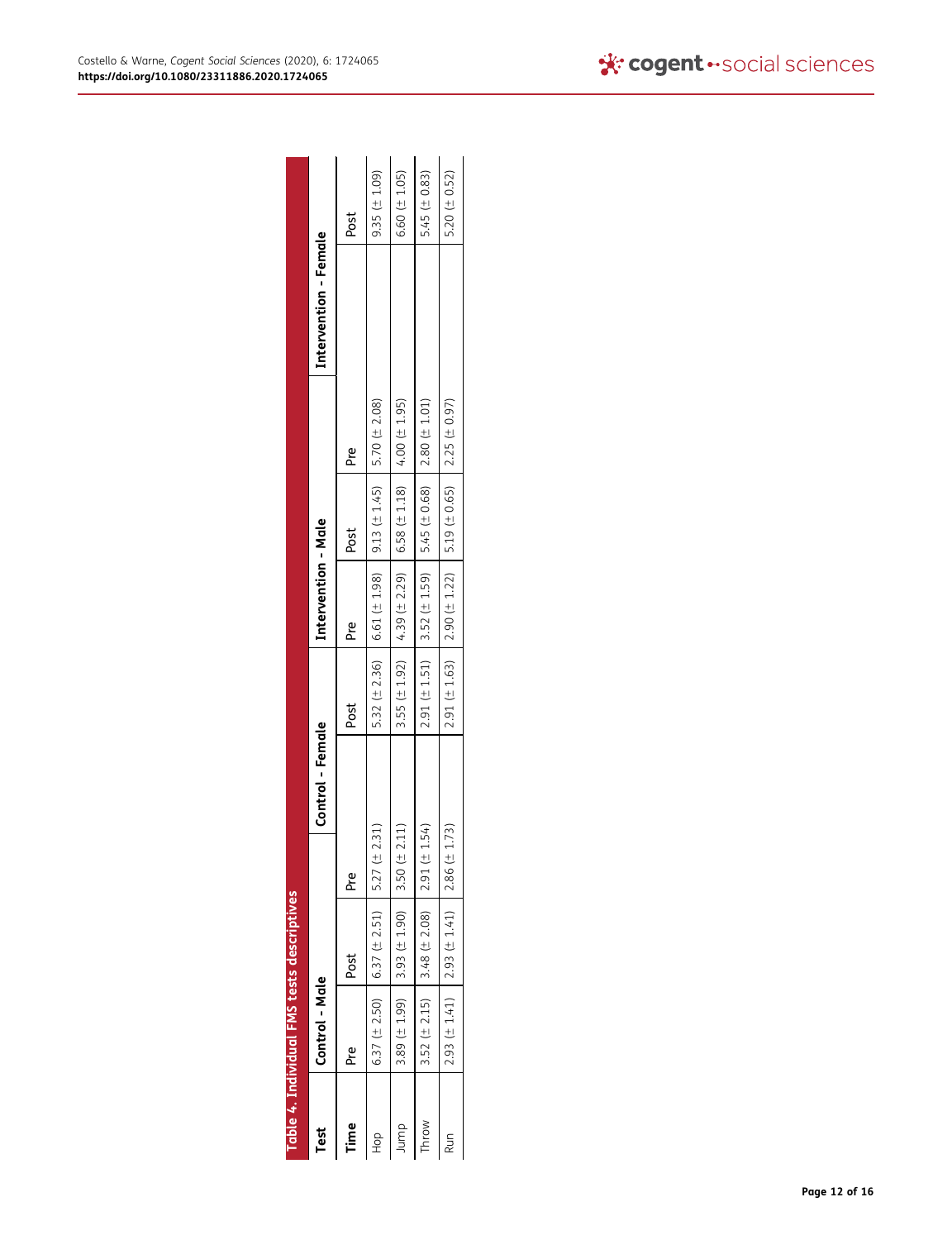can only be seen as positive if it balances the fundamental motor skills competencies of young children between gender. The types of activity in the intervention may have greater appeal to girl's participation and potential sustainability to participating in general Physical Activity and not sportspecific activity.

<span id="page-13-3"></span>The initial testing of the school children highlighted their Fundamental Motor Skills incompetence. If we define proficiency as possessing all, or all but one required criteria of a skill, we see that pre-intervention, zero children in our study (0%) were proficient in the single leg hop, 10 children (20%) were proficient in the standing broad jump, four children (8%) were proficient in the overarm throw and four children (8%) were proficient in the sprint run. The authors believe there are several reasons for this illiteracy. The Department of Education and Skills in Ireland recommends that children get 60 minutes a week of Physical Education (Woods et al., [2010](#page-15-7)). However, just 46 minutes was found to be the average time spent in Physical Education and in fact, only 35% of the children are getting the required 60 minutes a week as recommended (Woods et al., [2010\)](#page-15-7). Interestingly the average weekly PE time in the European Union is 109 minutes a week (Hardman, [2008](#page-15-24)). In fact, the average time donated to PE a year in Ireland is a mere 37 hours compared to France at 108 hours (Hardman, [2008\)](#page-15-24). Therefore, Irish Primary School Children are not getting enough exposure to Physical Education weekly, although it could be argued that it is the quality of the instruction and design that is more important. Also, Woods et al. ([2010](#page-15-7)) noted that most of the activities children are being exposed to are from the games strand of the Primary School Physical Education Curriculum, where others may be neglected. Therefore, not only are Irish Primary School Children potentially not getting enough exposure to Physical Education weekly, they are certainly not being exposed enough to each of the different Curriculum strands which may help explain the poor current levels in physical literacy. Finally, in secondary schools in Ireland PE is taught by a specialist teacher; however, at Primary Level, it is taught (along with all the other subjects) by a generalist teacher. Even though there is an element of Physical Education training in teacher training colleges in Ireland, many teachers believe that the time donated to it is inadequate and therefore some class teachers feel they haven't the confidence or competence to teach PE (Broderick & Shiel, [2000\)](#page-14-9). Also, there is evidence that schools struggle to find the time to teach the basic curriculum (English, Irish, Mathematics, etc., Connor, [2003](#page-14-10); Woods et al., [2010\)](#page-15-7). Therefore, PE lessons are possibly being rushed or unfortunately sacrificed entirely.

<span id="page-13-4"></span><span id="page-13-2"></span><span id="page-13-1"></span><span id="page-13-0"></span>Given the links between fundamental motor skills and numerous factors, such as lifelong physical activity (Stodden et al., [2008\)](#page-15-25), sports participation, and competence (Lubans et al., [2010](#page-15-3)), and obesity (Okely et al., [2004\)](#page-15-2) to name a few, a national surveillance system to monitor changes in Physical Education needs to be in place so that changes and progress can be evaluated (Bryant, Duncan, Birch, & James, [2016\)](#page-14-11). Most Irish Primary Schools participate in an "Active Schools" week once a year ([www.activeschoolflag.ie\)](http://www.activeschoolflag.ie). During this week, class teachers make a far greater effort to get their children active, whether it is participating in the "Daily Mile" challenge, 30 seconds of activity such as jogging on the spot in between lessons or adding a physical activity element to the homework such as star jumps or laps of the garden. Instead of "Active Schools" week being an annual event it could easily be a termly event or even more regular. It must be remembered that Physical Literacy is just as important as "Literacy Literacy". Investment is needed nationwide, and indeed worldwide, to combat this issue in the future. Regardless, we have demonstrated that even within the current physical education infrastructure, significant positive changes can be made to fundamental motor skills for children using focused, fun activities (Logan et al., [2012;](#page-15-20) Morgan et al., [2013](#page-15-19)).

There are some limitations noted in this study: as children from only one school were used in the study, the generalisability of the results observed is limited. It is therefore unknown if similar results would be observed nationwide. Furthermore, one may argue that testing of just four fundamental motor skills does not provide a good representation of FMS. However, the authors feel that the four skills tested represent the three fundamental motor skill categories of body management (hopping on one leg), locomotor (running and jumping) and object control (throwing)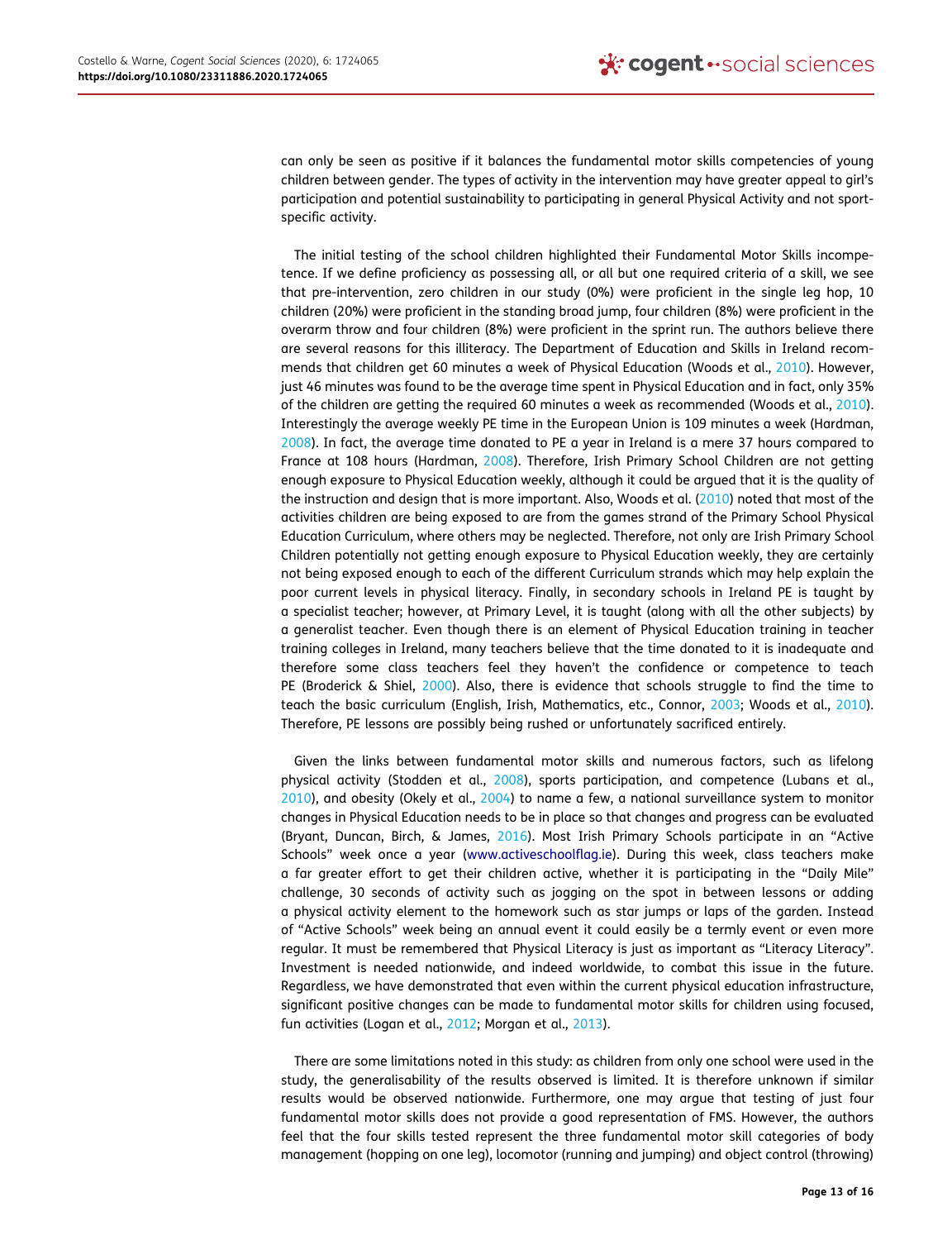<span id="page-14-13"></span>(Hands & McIntyre, [2015](#page-15-1)). For the purpose of our study, the fundamental skills were taught in the following order: Singe Leg Hop, Standing Broad Jump, The overarm Throw, and Sprint Run, which may be a limitation. The Education Department of Western Australia ([2013](#page-14-12)) recommends that the fundamental motor skills should be taught in the following order: Sprint Run, Standing Broad Jump, Single Leg Hop, and The overarm throw. They maintain that even though the fundamental motor skills are not necessarily mastered in this order, by ordering them as such, there is a progression from the easiest skill to the most difficult (Education Department of Western Australia, [2013](#page-14-12)). This is something that should be examined further in future research. Even though the results of our intervention were promising, typically, most of the literature on FMS has focused on longer intervention to determine the impact of an intervention (Logan et al., [2012\)](#page-15-20). However, given that schools focus on topics per month (four weeks) or per term (6 weeks), we believe that a four-week intervention is a feasible approach and presents an useable approach for primary schools. Finally, retention of the fundamental motor skills was not measured in this study, and future research should examine if the children maintain fundamental motor skills competency after an extended period of regular physical education classes.

#### Conclusion

It can be concluded that a four-week fundamental motor skills intervention of two 30-minute lessons a week can significantly improve eight to 10-year-old male and females in their proficiency of the Fundamental Motor Skills. Teachers can use the methods in the present study to teach these focused fundamental motor skills classes, using the different games to reinforce the different skills. We believe this intervention is feasible within the confines of a limited school PE curriculum in 8- to 10-year-old children so that focused fundamental motor skills literacy becomes a key part of the child's education for the future.

#### Funding

The author(s) received no financial funding for the research, authorship, and/or publication of this article.

#### Author details

Keith Costell[o1](#page-1-0) E-mail: kcostello@cbsprimarytralee.com E-mail: 1609PM104@setantacollege.com ORCID ID: http://orcid.org/0000-0002-1450-4416 Joe Warne<sup>1,2</sup>

<span id="page-14-0"></span>E-mail: joewarne@setantacollege.com

<sup>1</sup> Thurles Enterprise Centre, Setanta College, Thurles, Ireland.

<sup>2</sup> Department of Applied Science, Technological University Dublin, Tallaght Campus, Dublin, Ireland.

#### correction

This article has been republished with minor changes. These changes do not impact the academic content of the article.

#### Citation information

Cite this article as: A four-week fundamental motor skill intervention improves motor skills in eight to 10-year-old Irish primary school children, Keith Costello & Joe Warne, Cogent Social Sciences (2020), 6: 1724065.

#### References

- <span id="page-14-3"></span>Balyi, I., & Hamilton, A. [\(2004](#page-2-0)). Long-term athlete development: Trainability in childhood and adolescence. Olympic Coach, 16(1), 4–9.
- <span id="page-14-6"></span>Balyi, I., Way, R., & Higgs, C. [\(2013](#page-3-0)). Long-term athlete development. Human Kinetics. Champaign, USA.
- <span id="page-14-1"></span>Barnett, L. M., Van Beurden, E., Morgan, P. J., Brooks, L. O., & Beard, J. R. ([2008\)](#page-2-1). Does childhood motor skill proficiency predict adolescent fitness? Medicine & Science in Sports & Exercise, 40(12), 2138. doi:[10.1249/MSS.0b013e31818160d3](https://doi.org/10.1249/MSS.0b013e31818160d3)

<span id="page-14-4"></span>Booth, M. L., Okely, T., McLellan, L., Phongsavan, P.,

- Macaskill, P., Patterson, J., … Holland, B. ([1999](#page-3-1)). Mastery of fundamental motor skills among New South Wales school students: Prevalence and sociodemographic distribution. Journal of Science and Medicine in Sport, 2 (2), 93–105. doi:[10.1016/S1440-2440\(99\)80189-3](https://doi.org/10.1016/S1440-2440(99)80189-3)
- <span id="page-14-2"></span>Bremer, E., & Cairney, J. [\(2018](#page-2-2)). Fundamental movement skills and health-related outcomes: A narrative review of longitudinal and intervention studies targeting typically developing children. American Journal of Lifestyle Medicine, 12(2), 148–159. doi:[10.1177/1559827616640196](https://doi.org/10.1177/1559827616640196)
- <span id="page-14-9"></span>Broderick, D., & Shiel, G. [\(2000\)](#page-13-0). Diet and activity patterns of children in primary schools in Ireland. Dublin: St: Patrick's College.
- <span id="page-14-11"></span>Bryant, E. S., Duncan, M. J., Birch, S. L., & James, R. S. ([2016\)](#page-13-1). Can fundamental movement skill mastery be increased via a six-week physical activity intervention to have positive effects on physical activity and physical self-perception? Sports, 4(1), 10. doi:[10.3390/sports4010010](https://doi.org/10.3390/sports4010010)
- <span id="page-14-7"></span>Cohen, J. ([1988\)](#page-7-1). Statistical power analysis for the behavioural sciences. New York, NY: Academic press.
- <span id="page-14-10"></span>Connor, S. [\(2003](#page-13-2)). Youth sport in Ireland: The sporting, leisure, and lifestyle patterns of Irish adolescents. Dublin, Ireland: Liffey Press.
- <span id="page-14-12"></span>Education Department of Western Australia. [\(2013](#page-14-13)). Fundamental movement skills learning, teaching and assessment book 1: Preparing children for an active and healthy lifestyle (1st ed.). Perth, WA.
- <span id="page-14-5"></span>Erwin, H. E., & Castelli, D. M. [\(2008](#page-3-1)). National physical education standards: A summary of student performance and its correlates. Research Quarterly for Exercise and Sport, 79(4), 495–505. doi:[10.1080/](https://doi.org/10.1080/02701367.2008.10599516) [02701367.2008.10599516](https://doi.org/10.1080/02701367.2008.10599516)
- <span id="page-14-8"></span>Evans, K. [\(2008](#page-11-1)). Dropping out and hanging out: Girls and organised sports participation. Australasian Parks and Leisure, 11(2), 44.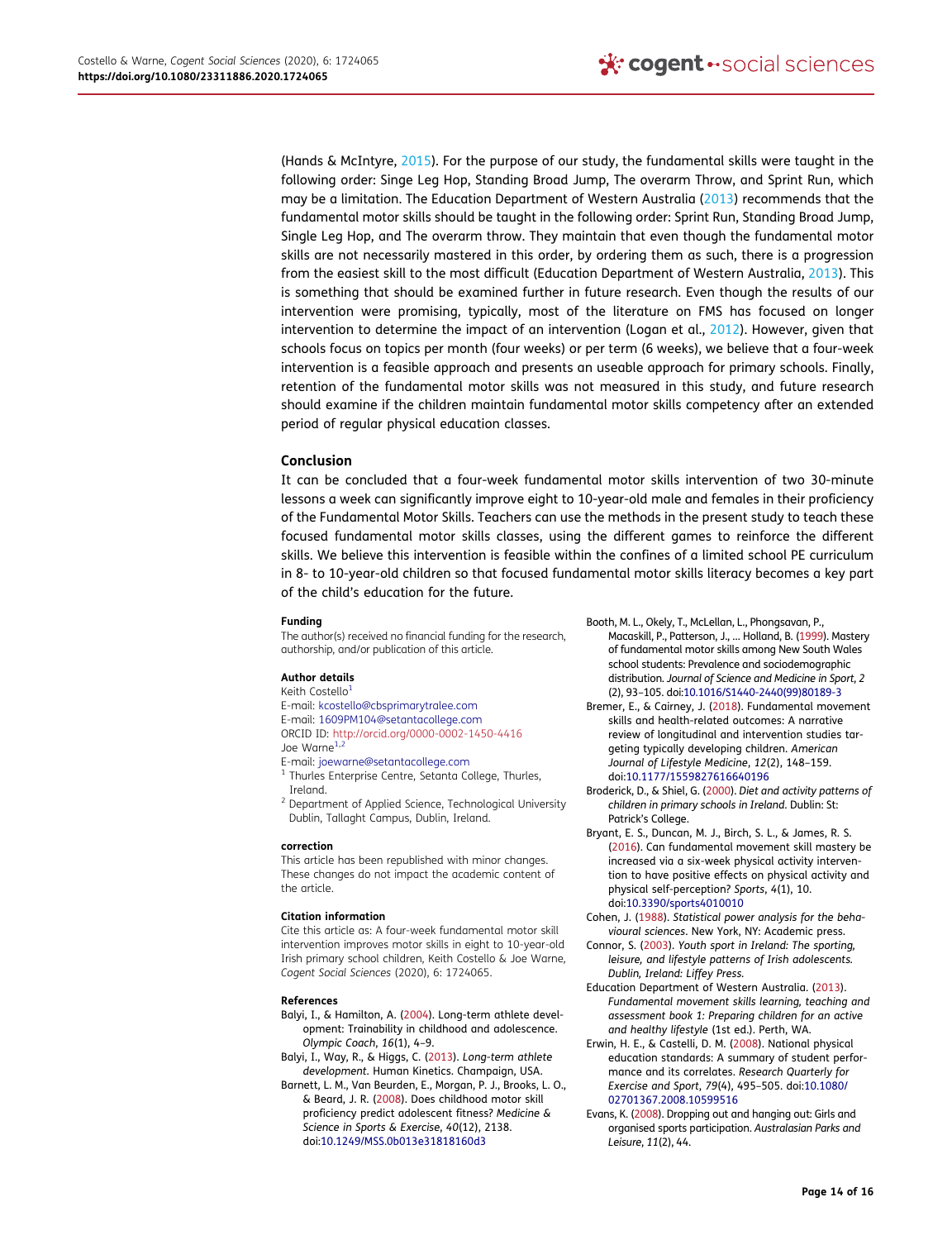- <span id="page-15-17"></span>Farmer, O., Belton, S., & O'Brien, W. ([2017](#page-3-2)). The relationship between actual fundamental motor skill proficiency, perceived motor skill confidence and competence, and physical activity in 8–12-year-old Irish female youth. Sports, 5(4), 74. doi:[10.3390/](https://doi.org/10.3390/sports5040074) [sports5040074](https://doi.org/10.3390/sports5040074)
- <span id="page-15-6"></span>Fisher, A., Reilly, J. J., Kelly, L. A., Montgomery, C., Williamson, A., Paton, J. Y., & Grant, S. [\(2005](#page-2-3)). Fundamental movement skills and habitual physical activity in young children. Medicine & Science in Sports & Exercise, 37(4), 684–688. doi:[10.1249/01.](https://doi.org/10.1249/01.MSS.0000159138.48107.7D) [MSS.0000159138.48107.7D](https://doi.org/10.1249/01.MSS.0000159138.48107.7D)
- <span id="page-15-21"></span>Fundamental Motor Skills. [\(1996](#page-4-0)). In fundamental motor skills: A manual for classroom teachers (pp. 1–58). Victoria: Community Information Service.
- <span id="page-15-22"></span>Goodway, J. D., Famelia, R., & Bakhtiar, S. ([2014\)](#page-11-1). Future directions in physical education & sport: Developing fundamental motor competence in the early years is paramount to lifelong physical activity. Asian Social Science, 10(5), 44. doi:[10.5539/ass.v10n5p44](https://doi.org/10.5539/ass.v10n5p44)
- <span id="page-15-1"></span>Hands, B., & McIntyre, F. [\(2015\)](#page-2-4). Assessment of fundamental movement skills in Australian children: The validation of a Fundamental Motor Skills Quotient (FMSQ). Malaysian Journal of Sport Science and Recreation, 11(1), 1–12.
- <span id="page-15-24"></span>Hardman, K. [\(2008\)](#page-13-3). Physical education in schools: A global perspective. Kinesiology: International Journal of Fundamental and Applied Kinesiology, 40(1), 5–28.
- <span id="page-15-8"></span>Hume, C., Okely, A., Bagley, S., Telford, A., Booth, M., Crawford, D., & Salmon, J. ([2008\)](#page-2-5). Does weight status influence associations between children's fundamental movement skills and physical activity? Research Quarterly for Exercise and Sport, 79(2), 158–165. doi:[10.1080/02701367.2008.10599479](https://doi.org/10.1080/02701367.2008.10599479)
- <span id="page-15-15"></span>Hyde, J. S. [\(2005](#page-3-3)). The gender similarities hypothesis. American Psychologist, 60(6), 581. doi:[10.1037/0003-](https://doi.org/10.1037/0003-066X.60.6.581) [066X.60.6.581](https://doi.org/10.1037/0003-066X.60.6.581)
- <span id="page-15-0"></span>Lloyd, M., Saunders, T. J., Bremer, E., & Tremblay, M. S. [\(2014\)](#page-2-6). Long-term importance of fundamental motor skills: A 20-year follow-up study. Adapted Physical Activity Quarterly, 31(1), 67–78. doi:[10.1123/](https://doi.org/10.1123/apaq.2013-0048) [apaq.2013-0048](https://doi.org/10.1123/apaq.2013-0048)
- <span id="page-15-20"></span>Logan, S. W., Robinson, L. E., Wilson, A. E., & Lucas, W. A. [\(2012\)](#page-4-1). Getting the fundamentals of movement: Ametaanalysis of the effectiveness of motor skill interventions in children. Child: Care, Health and Development, 38(3), 305–315. doi:[10.1111/j.1365-2214.2011.01307.x](https://doi.org/10.1111/j.1365-2214.2011.01307.x)
- <span id="page-15-3"></span>Lubans, D. R., Morgan, P. J., Cliff, D. P., Barnett, L. M., & Okely, A. D. ([2010](#page-2-7)). Fundamental movement skills in children and adolescents. Sports Medicine, 40(12), 1019–1035. doi:[10.2165/11536850-000000000-00000](https://doi.org/10.2165/11536850-000000000-00000)
- <span id="page-15-19"></span>Morgan, P. J., Barnett, L. M., Cliff, D. P., Okely, A. D., Scott, H. A., Cohen, K. E., & Lubans, D. R. [\(2013\)](#page-4-2). Fundamental movement skill interventions in youth: A systematic review and meta-analysis. Paediatrics, 132(5), e1361– e1383.
- <span id="page-15-12"></span>O'Brien, W., Belton, S., & Issartel, J. ([2016\)](#page-3-1). Fundamental movement skill proficiency amongst adolescent youth. Physical Education and Sport Pedagogy, 21(6), 557–571. doi:[10.1080/17408989.2015.1017451](https://doi.org/10.1080/17408989.2015.1017451)
- <span id="page-15-2"></span>Okely, A. D., Booth, M. L., & Chey, T. [\(2004](#page-2-8)). Relationships between body composition and fundamental movement skills among children and adolescents.

Research Quarterly for Exercise and Sport, 75(3), 238–247. doi:[10.1080/02701367.2004.10609157](https://doi.org/10.1080/02701367.2004.10609157)

- <span id="page-15-14"></span>Pate, R. R., Pfeiffer, K. A., Trost, S. G., Ziegler, P., & Dowda, M. [\(2004](#page-3-4)). Physical activity among children attending preschools. Pediatrics, 114(5), 1258–1263. doi:[10.1542/peds.2003-1088-L](https://doi.org/10.1542/peds.2003-1088-L)
- <span id="page-15-9"></span>Physical Education. ([1999\)](#page-2-9). Retrieved from [http://www.cur](http://www.curriculumonline.ie/Primary/Curriculum-Areas/Physical-Education) [riculumonline.ie/Primary/Curriculum-Areas/Physical-](http://www.curriculumonline.ie/Primary/Curriculum-Areas/Physical-Education)[Education](http://www.curriculumonline.ie/Primary/Curriculum-Areas/Physical-Education)
- <span id="page-15-5"></span>Rosenheck, R. ([2008\)](#page-2-10). Fast food consumption and increased caloric intake: A systematic review of a trajectory towards weight gain and obesity risk. Obesity Reviews, 9(6), 535–547. doi:[10.1111/](https://doi.org/10.1111/obr.2008.9.issue-6) [obr.2008.9.issue-6](https://doi.org/10.1111/obr.2008.9.issue-6)
- <span id="page-15-10"></span>Ross, A. N. N., & Butterfield, S. A. [\(1989](#page-2-11)). The effects of a dance movement education curriculum on selected psychomotor skills of children in grades K-8. Research in Rural Education, 6(1), 51–56.
- <span id="page-15-11"></span>Rudd, J. R., Barnett, L. M., Farrow, D., Berry, J., Borkoles, E., & Polman, R. ([2017\)](#page-3-5). Effectiveness of a 16-week gymnastics curriculum at developing movement competence in children. Journal of Science and Medicine in Sport, 20(2), 164–169. doi:[10.1016/j.](https://doi.org/10.1016/j.jsams.2016.06.013) [jsams.2016.06.013](https://doi.org/10.1016/j.jsams.2016.06.013)
- <span id="page-15-23"></span>Slater, A., & Tiggemann, M. [\(2010](#page-11-1)). "Uncool to do sport": A focus group study of adolescent girls' reasons for withdrawing from physical activity. Psychology of Sport and Exercise, 11(6), 619–626. doi:[10.1016/j.](https://doi.org/10.1016/j.psychsport.2010.07.006) [psychsport.2010.07.006](https://doi.org/10.1016/j.psychsport.2010.07.006)
- <span id="page-15-13"></span>Spessato, B. C., Gabbard, C., Valentini, N., & Rudisill, M. ([2013\)](#page-3-6). Gender differences in Brazilian children's fundamental movement skill performance. Early Child Development and Care, 183(7), 916–923. doi:[10.1080/03004430.2012.689761](https://doi.org/10.1080/03004430.2012.689761)
- <span id="page-15-25"></span>Stodden, D. F., Goodway, J. D., Langendorfer, S. J., Roberton, M. A., Rudisill, M. E., Garcia, C., & Garcia, L. E. [\(2008](#page-13-4)). A developmental perspective on the role of motor skill competence in physical activity: An emergent relationship. Quest, 60(2), 290–306. doi:[10.1080/00336297.2008.10483582](https://doi.org/10.1080/00336297.2008.10483582)
- <span id="page-15-18"></span>van Beurden, E., Barnett, L. M., Zask, A., Dietrich, U. C., Brooks, L. O., & Beard, J. ([2003\)](#page-3-7). Can we skill and activate children through primary school physical education lessons? "Move it Groove it"—a collaborative health promotion intervention. Preventive Medicine, 36(4), 493–501. doi:[10.1016/S0091-](https://doi.org/10.1016/S0091-7435(02)00044-0) [7435\(02\)00044-0](https://doi.org/10.1016/S0091-7435(02)00044-0)
- <span id="page-15-16"></span>Watson, N. V. [\(2001](#page-3-8)). Sex differences in throwing: Monkeys having a fling. Trends in Cognitive Sciences, 5(3), 98–99. doi:[10.1016/S1364-6613\(00\)01595-3](https://doi.org/10.1016/S1364-6613(00)01595-3)
- <span id="page-15-4"></span>Whelton, H., Harrington, J., Crowley, E., Kelleher, V., Cronin, M., & Perry, I. J. ([2007\)](#page-2-12). Prevalence of overweight and obesity on the island of Ireland: Results from the North South survey of children's height, weight and body mass index, 2002. BMC Public Health, 7(1), 187. doi:[10.1186/1471-2458-7-187](https://doi.org/10.1186/1471-2458-7-187)
- <span id="page-15-7"></span>Woods, C.B., Tannchill D. Quinlan, A., Moyna, N., & Walsh, J. ([2010\)](#page-2-13). The children's sport participation and physical activity study (CSPPA study). Research No.1. Dublin, Ireland: School of Health and Human Performance, Dublin City University and The Irish Sports Council.